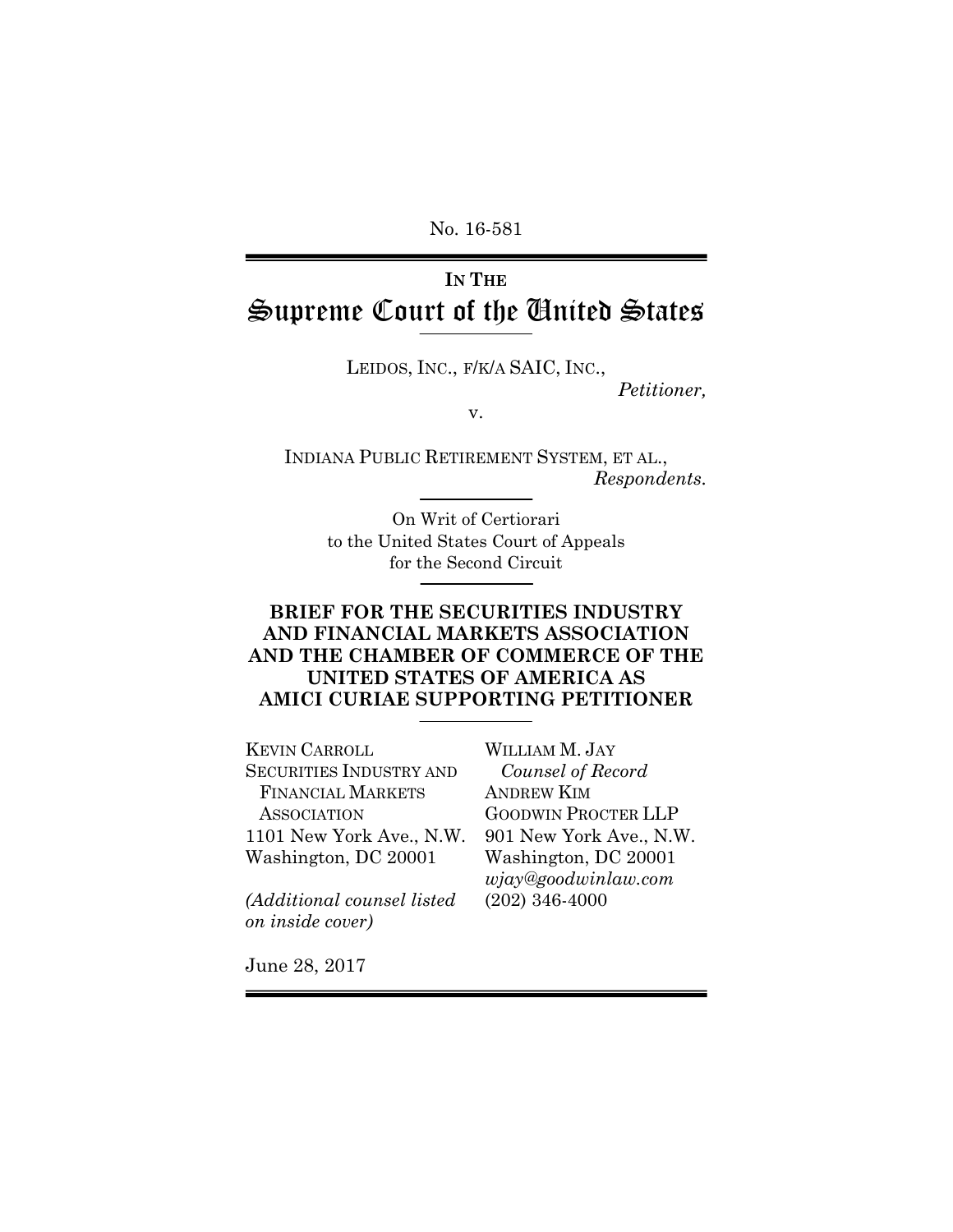KATE COMERFORD TODD STEVEN P. LEHOTSKY JANET GALERIA U.S. CHAMBER LITIGATION CENTER 1615 H Street, N.W. Washington, D.C. 20062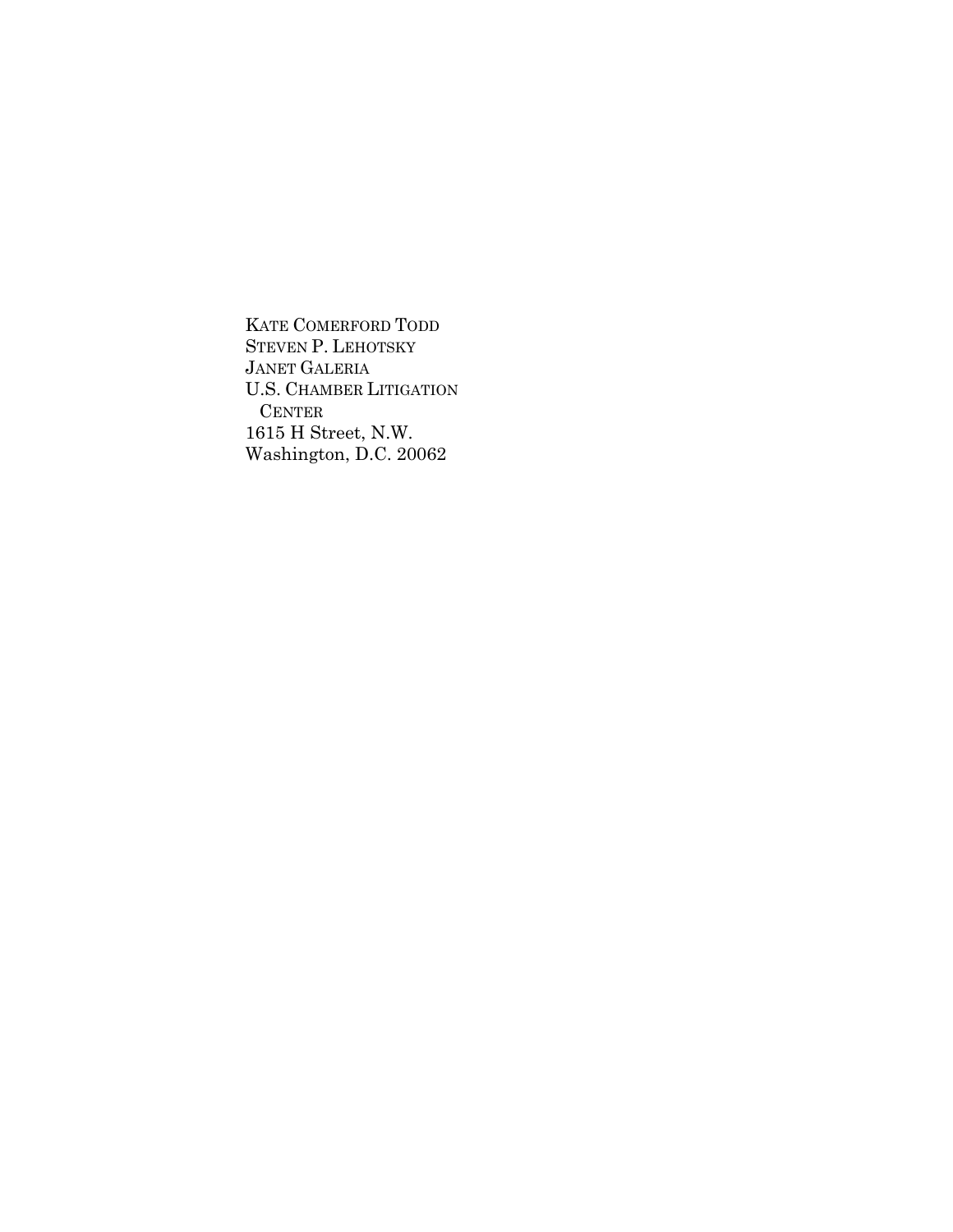# **TABLE OF CONTENTS**

|           |    | INTEREST OF THE AMICI CURIAE  1                                                                                                                                     |  |
|-----------|----|---------------------------------------------------------------------------------------------------------------------------------------------------------------------|--|
|           |    |                                                                                                                                                                     |  |
|           |    |                                                                                                                                                                     |  |
| А.        |    | Item 303 provides a standard for<br>disclosure that is too malleable and too<br>deferential to impose an actionable duty                                            |  |
|           | 1. | Item 303 sketches a blurry line<br>between which disclosures are<br>required and which are merely                                                                   |  |
|           | 2. | Item 303 gives management<br>substantial deference in deciding                                                                                                      |  |
| <b>B.</b> |    | This Court has consistently declined to<br>interpret Rule 10b-5 in ways that would<br>produce "an avalanche of trivial                                              |  |
| C.        |    | Using Item 303 as a basis for liability<br>under Rule 10b-5 runs contrary to the                                                                                    |  |
|           | 1. | Turning Item 303's disclosure<br>requirement into an actionable<br>"duty" under Rule 10b-5 will<br>result in disclosure that is both<br>voluminous and unhelpful 18 |  |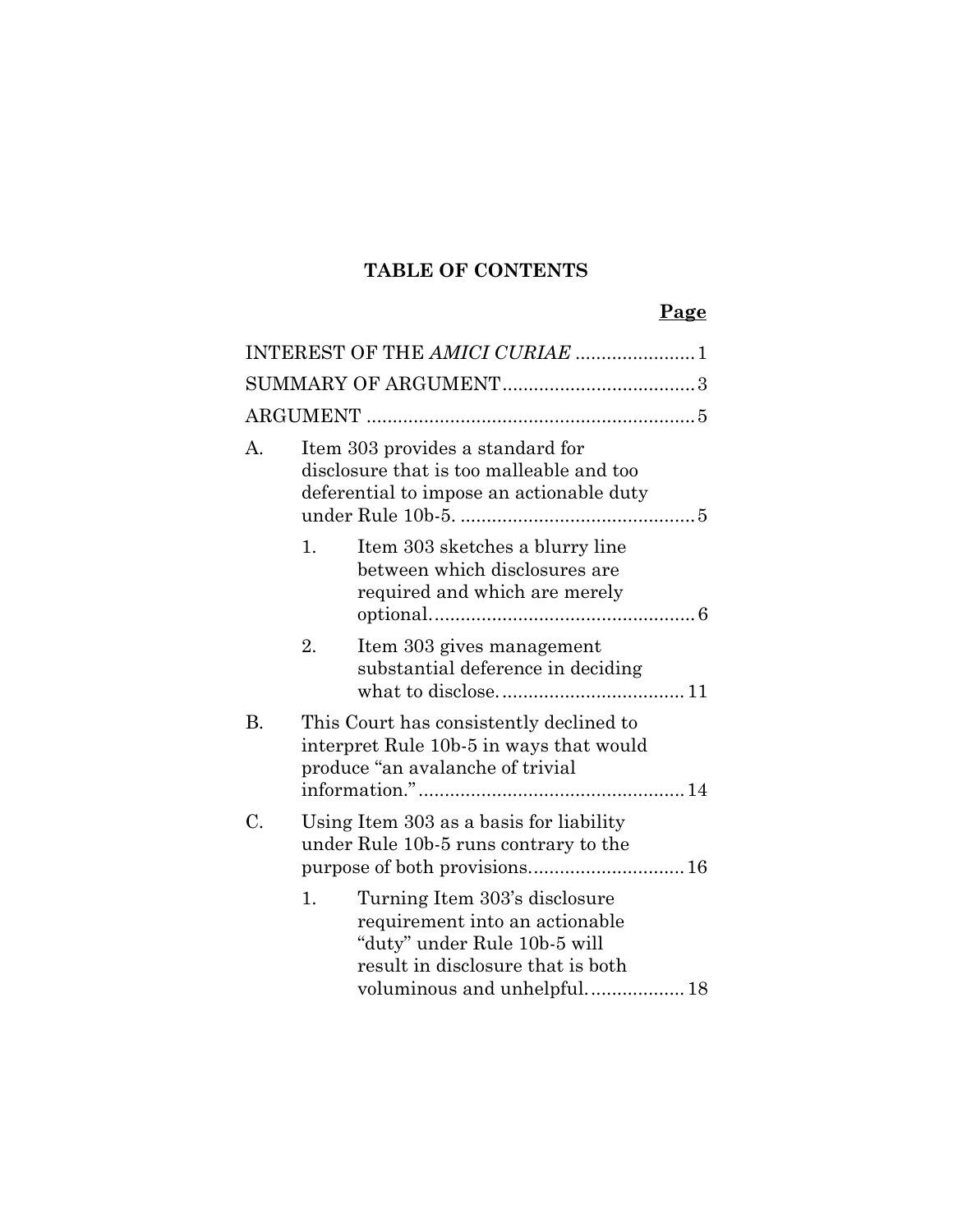| 2.              | Encouraging managers to hedge<br>their discussion with prophylactic<br>disclosures will deprive investors<br>of access to management's |  |
|-----------------|----------------------------------------------------------------------------------------------------------------------------------------|--|
| 3.              | Adopting the Second Circuit's<br>approach would leave companies<br>exposed to nuisance lawsuits                                        |  |
|                 |                                                                                                                                        |  |
| <b>NCLUSION</b> |                                                                                                                                        |  |

ii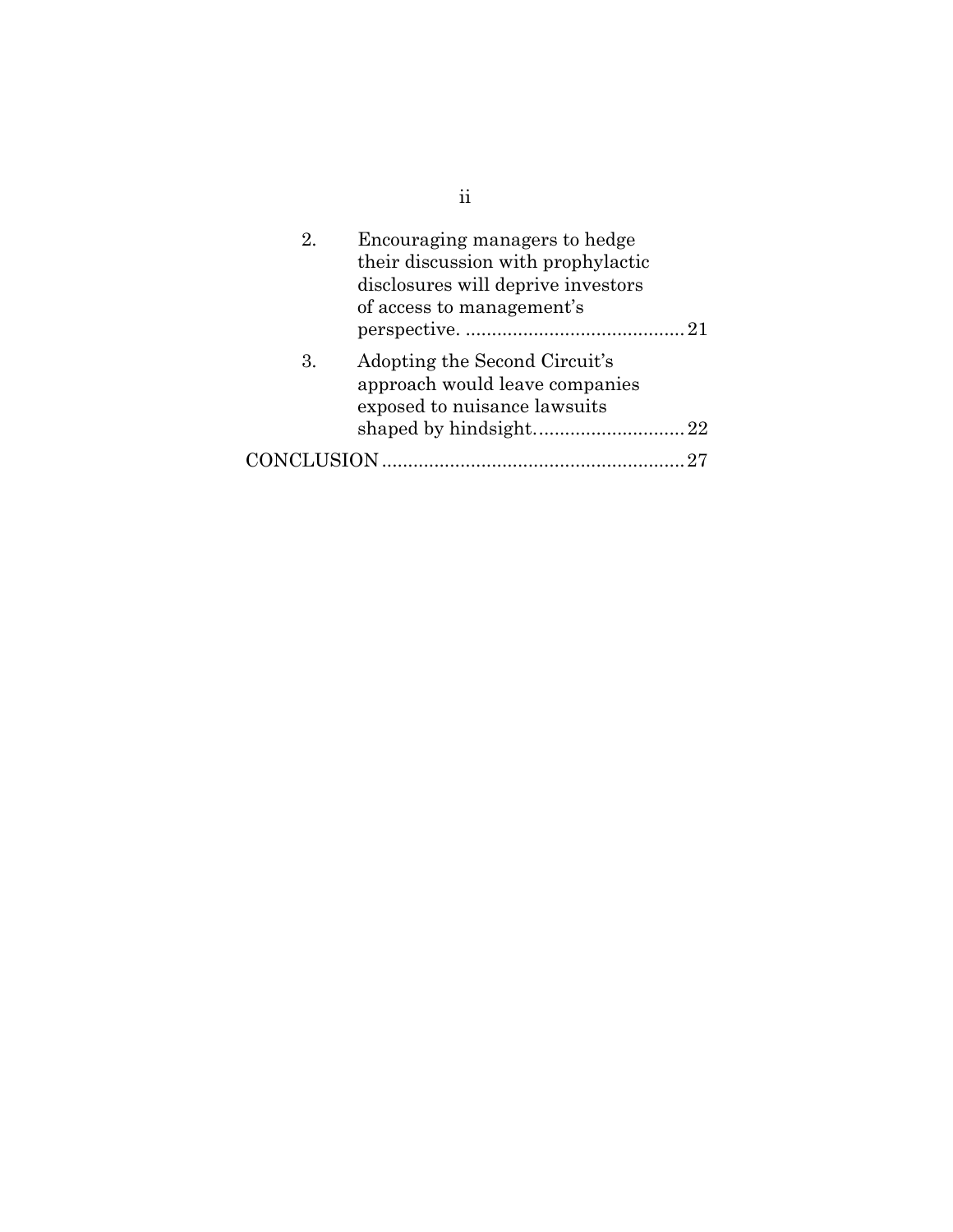# **TABLE OF AUTHORITIES**

# **Page(s)**

# **Cases**

| Arber v. Essex Wire Corp.,                                            |
|-----------------------------------------------------------------------|
| Basic Inc. v. Levinson,                                               |
| Blue Chip Stamps v. Manor Drug Stores,                                |
| In re NVIDIA Corp. Secs. Litig.,                                      |
| Ong v. Chipotle Mexican Grill, Inc.,<br>No. 16-cv-141, 2017 WL 933108 |
| Oran v. Stafford,                                                     |
| Rodman v. Grant Found.,                                               |
| In re Sofamor Danek Grp., Inc.,                                       |
| Stratte-McClure v. Morgan Stanley,                                    |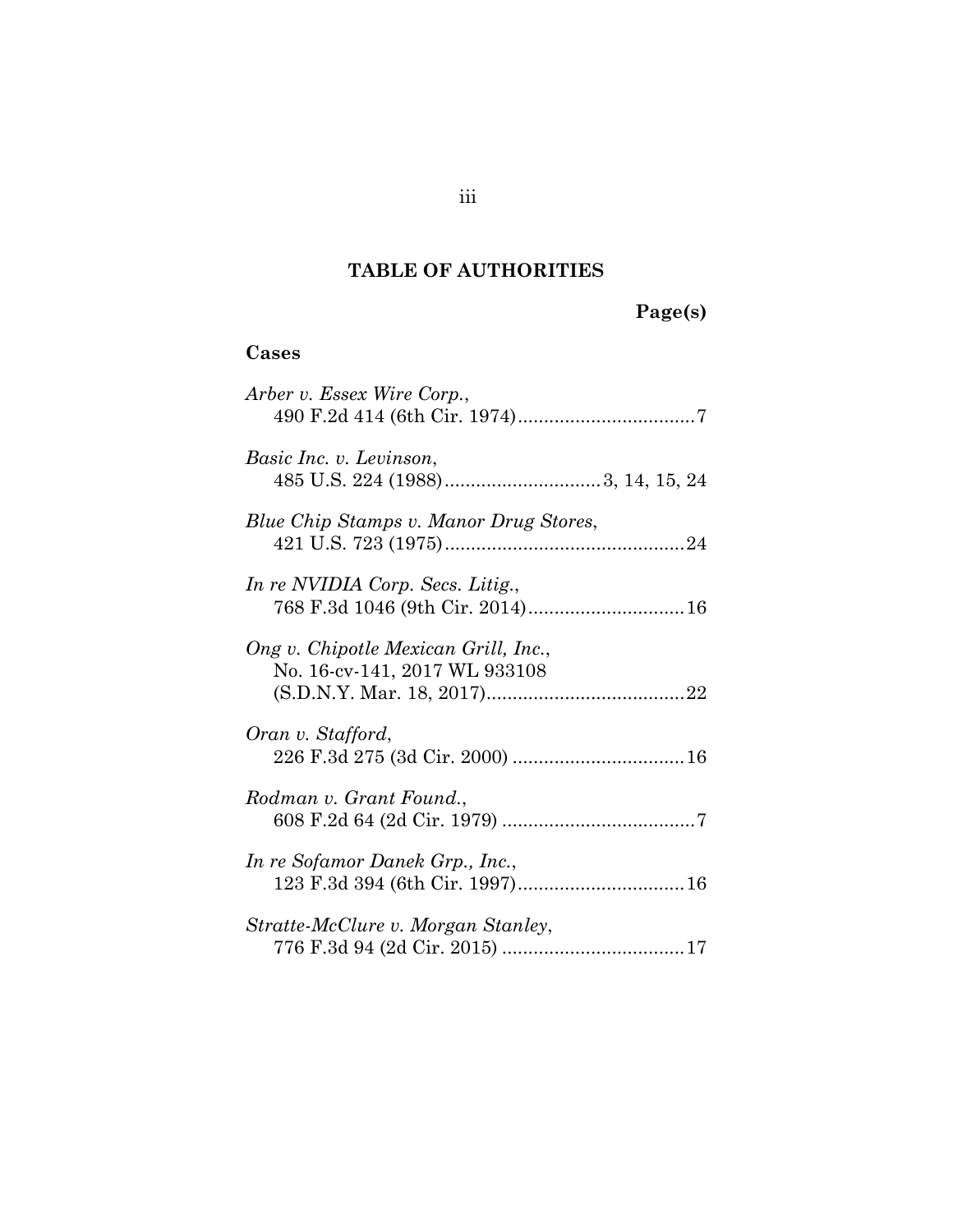| Union Pac. R.R. Co. v. Chi. & N.W. Ry. Co., |  |
|---------------------------------------------|--|
|                                             |  |

# **Statutes and Regulations**

# **Other Authorities**

| <i>Adoption of Amendments to Proxy Rules,</i> |
|-----------------------------------------------|
| SEC Release No. 5276, 1956 WL 7757            |
|                                               |
| Amendments to Annual Report Form,             |
| Related Forms, Rules, Regulations and         |
| Guides, SEC Release No. AS-279,               |
|                                               |
| Commission Guidance Regarding                 |
| Management's Discussion and Analysis          |
| of Financial Condition and Results of         |
| <i>Operations</i> , SEC Release               |
| Nos. 33-8350, 34-48960,                       |
| 68 Fed. Reg. 75,056 (Dec. 29, 2003)  passim   |
| <b>Commission Statement About</b>             |

*Management's Discussion and Analysis of Financial Condition and Results of Operations,* SEC Release No. 8056, 2002 WL 77153 (Jan. 22, 2002) ........................... 13

### iv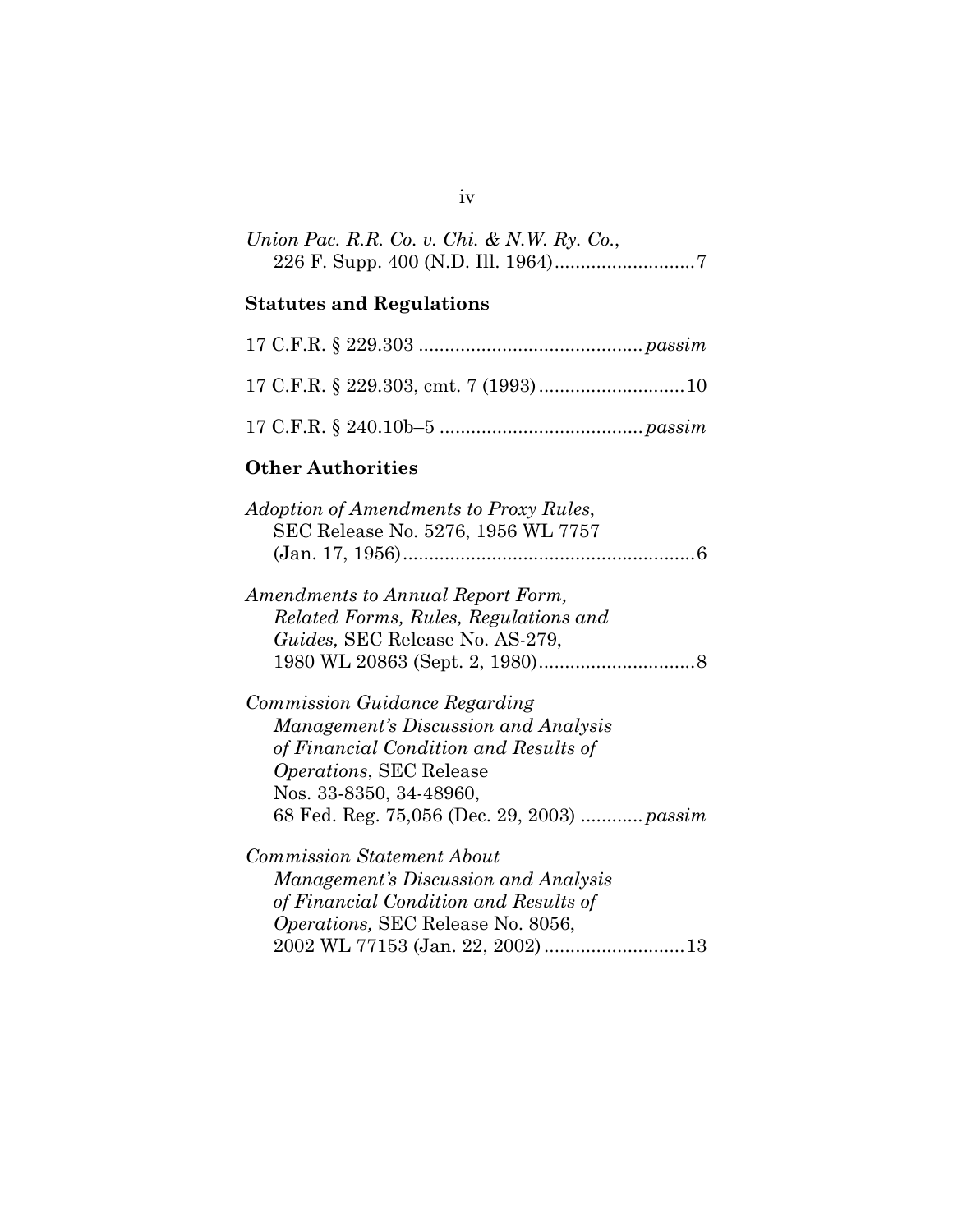| Concept Release on Management's<br>Discussion and Analysis of Financial<br>Condition and Operations,<br>SEC Release No. S7-14-87, |
|-----------------------------------------------------------------------------------------------------------------------------------|
| <i>Guidelines for Release of Information by</i>                                                                                   |
| Issuers Whose Securities are in                                                                                                   |
| Registration, SEC Release No. 33-5180,                                                                                            |
|                                                                                                                                   |
| Guides for Preparation and Filing of                                                                                              |
| Registration Statements,                                                                                                          |
| SEC Release No. 4936,                                                                                                             |
|                                                                                                                                   |
| Management's Discussion and Analysis of                                                                                           |
| Financial Condition and Results of                                                                                                |
| <i><b>Operations</b></i> ; Certain Investment                                                                                     |
| Company Disclosures,                                                                                                              |
| SEC Release No. 6835,                                                                                                             |
|                                                                                                                                   |
| Statement by the Commission on the                                                                                                |
| Disclosure of Projections on Future                                                                                               |
| <i>Economic Performance,</i>                                                                                                      |
| SEC Release No. 34-9984,                                                                                                          |
|                                                                                                                                   |
| 3 Bromberg & Lowenfels on                                                                                                         |
| Securities Fraud § 6:13 (2d ed.)10                                                                                                |

v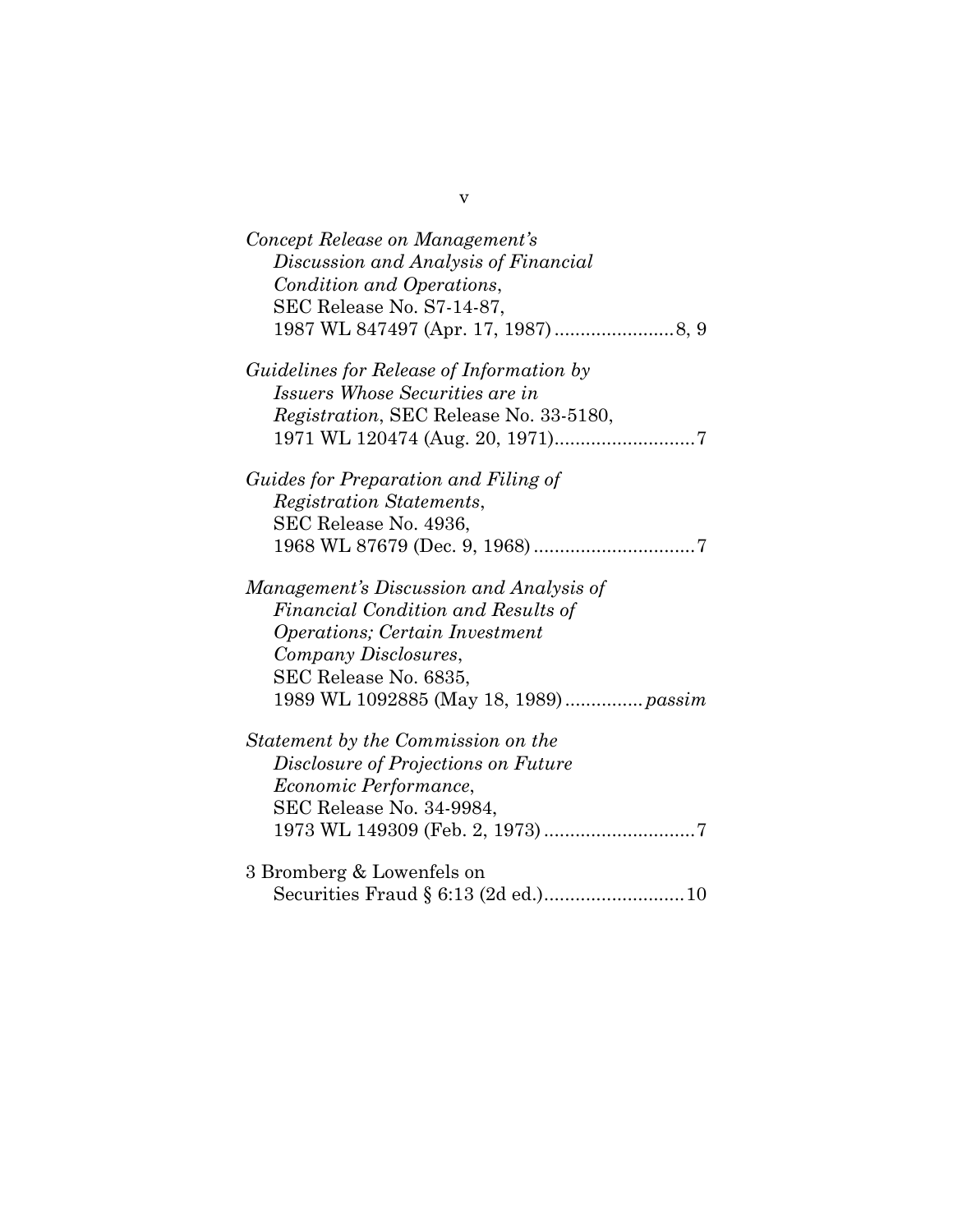| Denise Voigt Crawford & Dean Galaro,<br>A Rule 10b-5 Private Right of Action for<br>MD&A Violations?,                                                                             |
|-----------------------------------------------------------------------------------------------------------------------------------------------------------------------------------|
| Mark S. Croft, <i>MD&amp;A: The Tightrope of</i><br><i>Disclosure, 45 S.C. L. Rev. 477 (1994)6, 9, 10</i>                                                                         |
| William O. Douglas, <i>Protecting the Investor</i> ,                                                                                                                              |
| Kimberly Eberwine, Note, <i>Hindsight Bias</i><br>and the Subsequent Remedial Measures<br><i>Rule: Fixing the Feasibility Exception,</i>                                          |
| Ernst & Young, To the Point: Now Is the<br>Time to Address Disclosure Overload                                                                                                    |
| Kim A. Kamin & Jeffrey J. Rachlinski,<br>$Ex$ Post $\neq Ex$ Ante: Determining<br>Liability in Hindsight,<br>19 L. & Hum. Behav. 89 (1995)25, 26                                  |
| Donald C. Langevoort,<br>Toward More Effective Risk Disclosure<br>for Technology-Enhanced Investing,<br>75 Wash. U. L.Q. 753 (1997) 15, 16                                        |
| Lauren M. Mastronardi, Note,<br>Shining the Light a Little Brighter:<br>Should Item 303 Serve as a Basis for<br>Liability Under Rule 10b-5?,<br>85 Fordham L. Rev. 335 (2016)  10 |

vi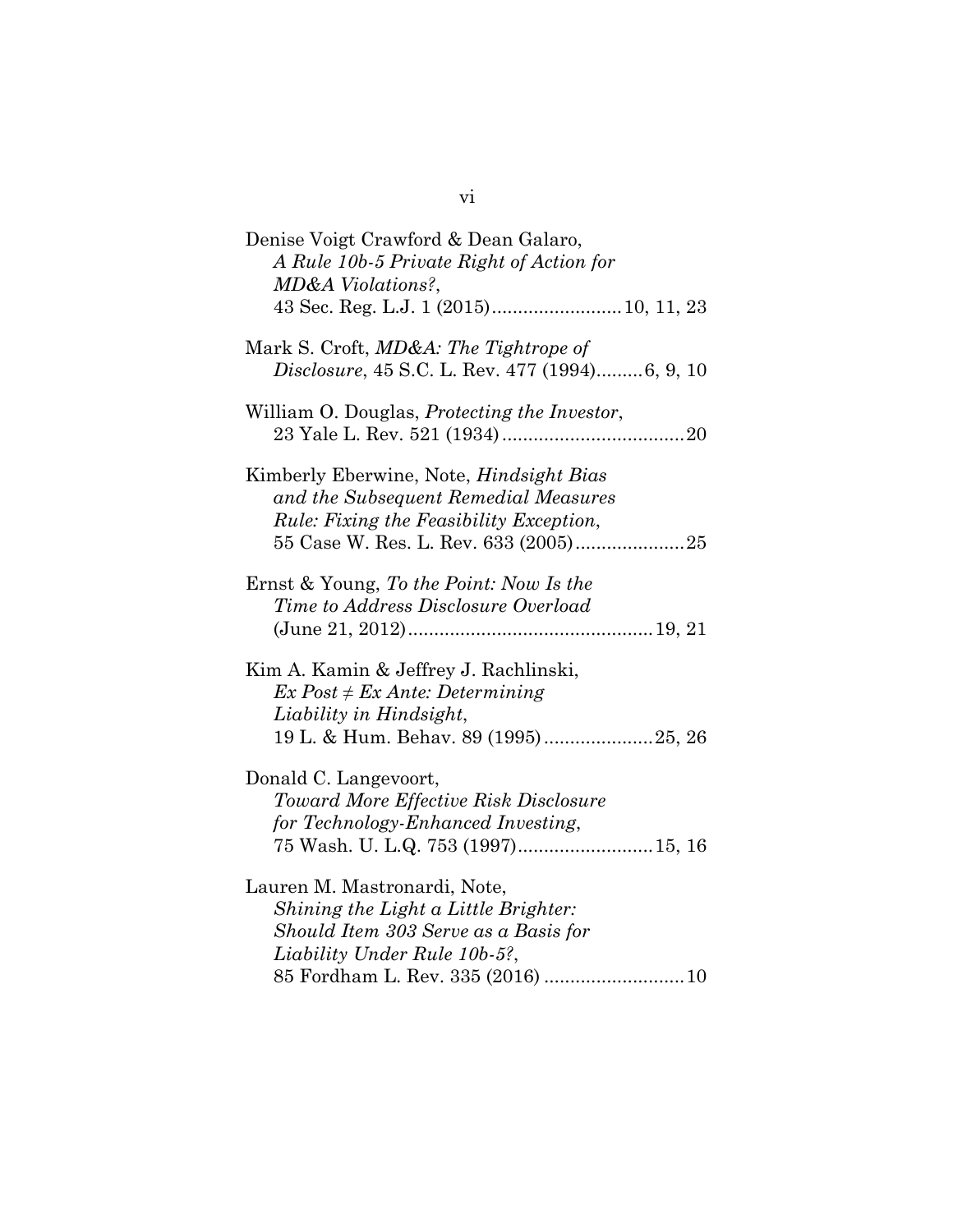| Deborah R. Meshulam,<br>Significant Securities Litigation Cases of<br>Recent Times and Their Impacts on<br><i>Clients and Attorneys, in</i><br><b>New Developments in Securities</b> |
|--------------------------------------------------------------------------------------------------------------------------------------------------------------------------------------|
| Troy A. Paredes, Blinded By the Light:<br>Information Overload and its<br>Consequences for Securities Regulation,                                                                    |
| 81 Wash. U. L.Q. 417 (2003) 18, 19                                                                                                                                                   |
| Arthur J. Radin, <i>Have We Created</i><br><b>Financial Statement Disclosure</b>                                                                                                     |
| Suzanne J. Romajas, Note, The Duty to<br>Disclose Forward-Looking Information:<br>A Look at the Future of MD&A,<br>61 Fordham L. Rev. S245 (1993) 10, 22                             |
| U.S. Chamber of Commerce, Center for<br>Capital Markets Competitiveness,<br><i>Essential Information: Modernizing Our</i><br>Corporate Disclosure System (2017)19                    |
| Mary Jo White, Chairman, Secs. & Exch.<br>Comm'n, The Path Forward on                                                                                                                |

vii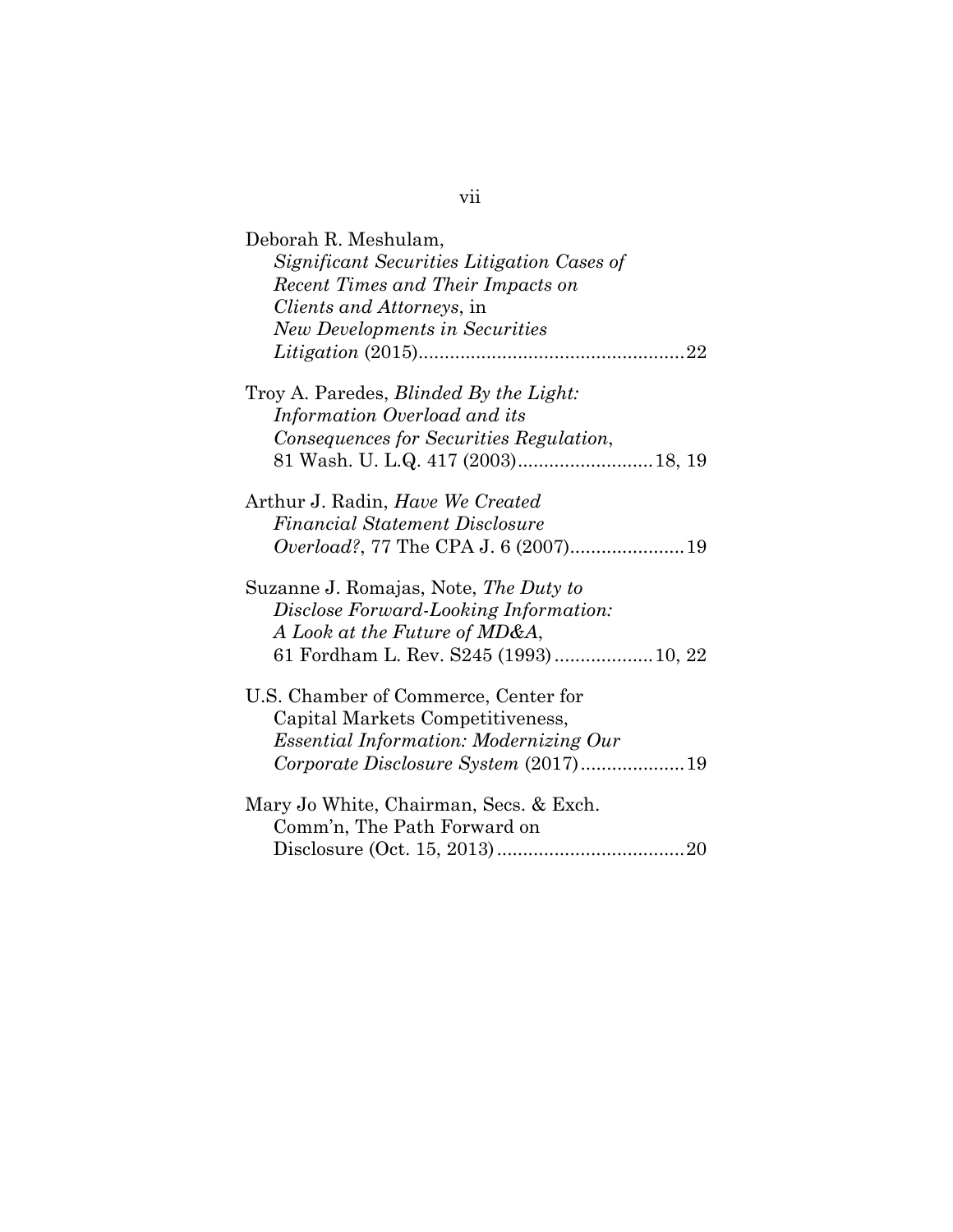#### **INTEREST OF THE** *AMICI CURIAE***<sup>1</sup>**

The Securities Industry and Financial Markets Association ("SIFMA") is a securities industry trade association representing the interests of hundreds of securities firms, banks, and financial asset managers across the United States. SIFMA's mission is to support a strong financial sector while promoting investor opportunity, capital formation, job creation, economic growth, and the cultivation of public trust and confidence in the financial markets.

The Chamber of Commerce of the United States of America ("Chamber") is the world's largest business federation. It directly represents the interests of 300,000 members and indirectly represents more than three million companies and professional organizations of every size, in every economic sector, and from every region of the country. One important function of the Chamber is to represent the interests of its members in matters before Congress, the Executive Branch, and the courts. To that end, the Chamber regularly files *amicus curiae* briefs in cases that raise issues of concern to the nation's business community.

Many of *amici*'s members are subject to the Securities Exchange Act of 1934 (Exchange Act), 15 U.S.C. § 78a *et seq.*, and accordingly, Rule 10b-5, 17 C.F.R. § 240.10b–5. They are also subject to Regulation S-K and, specifically, to Item 303, which calls for manage-

 $\overline{a}$ 

<sup>&</sup>lt;sup>1</sup> All parties have consented to the filing of this brief. Written consents are on file with the Clerk. No counsel for a party authored any part of this brief, and no such counsel or party made a monetary contribution intended to fund the preparation or submission of this brief. No person other than *amici curiae*, their members, or their counsel made a monetary contribution to the brief's preparation or submission.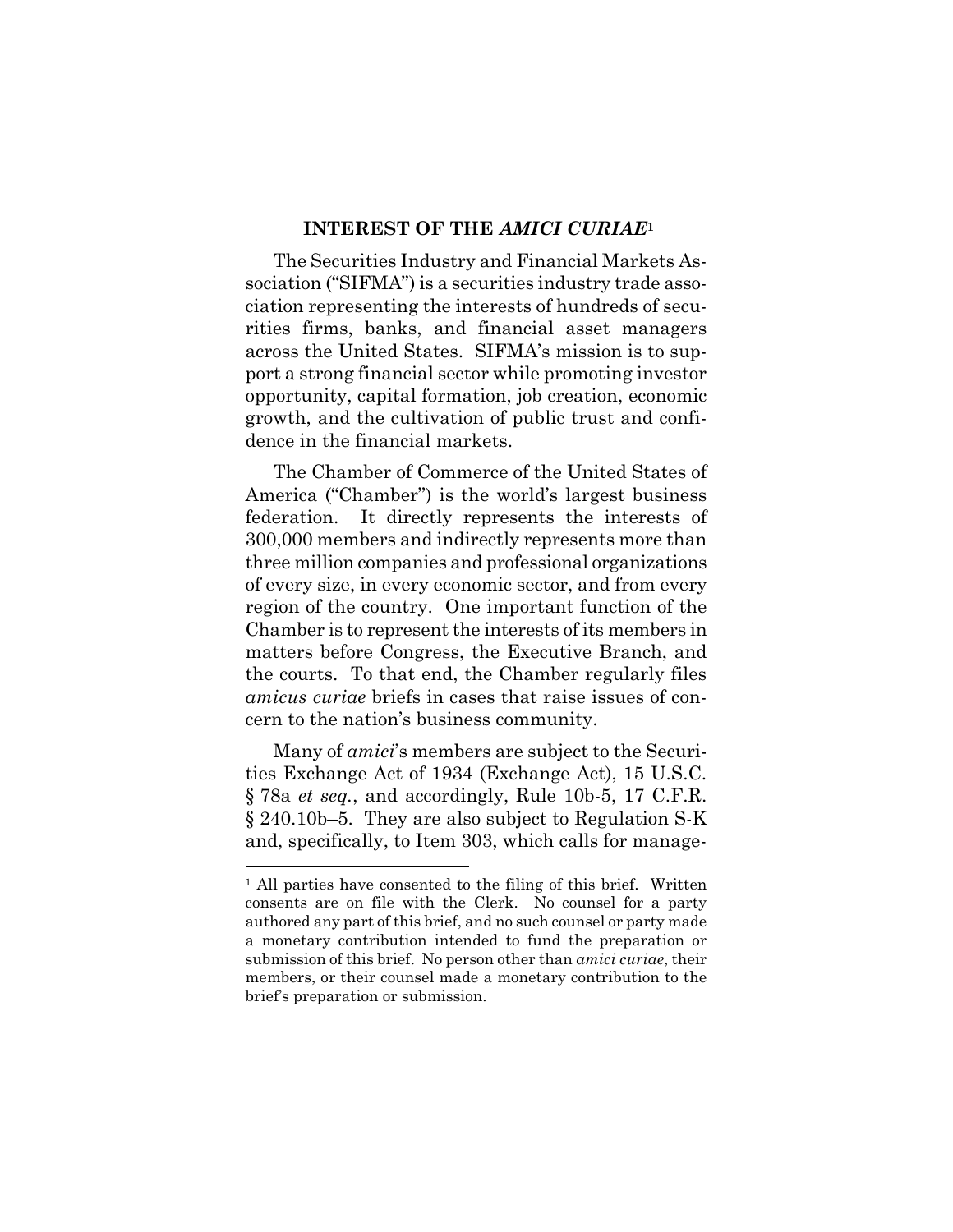ment to discuss and analyze certain "trends" and "uncertainties." 17 C.F.R. § 229.303. *Amici*'s members know first-hand the challenges of complying with the nebulous requirements of Item 303 and associated guidance by the Securities and Exchange Commission ("SEC").

For decades, *amici*'s members and other issuers of publicly traded securities have understood that compliance with Item 303 is not actionable under Rule 10b-5, consistent with the view in each circuit to have addressed the question. Only recently did the Second Circuit split from that consensus. Affirming the Second Circuit's approach and exposing publicly traded companies to private lawsuits over compliance with Item 303 would require *amici*'s members to change their approach in fundamental ways.

Item 303 asks a company's management to set forth its own unique perspective, using its own best judgment to discuss pertinent trends and uncertainties. Making the adequacy of disclosure under Item 303 actionable under Rule 10b-5 will replace management's best judgment with juries' hindsight. Even when a company concludes that particular predictions or analysis need not or, indeed, should not be included in the narrative discussion, the threat of liability will compel companies to include material that is both immaterial and unhelpful to investors. That is squarely at odds with the deferential and flexible approach that the SEC intended with Item 303. *Amici* have an interest in preserving the present boundaries of Rule 10b-5 and the careful balance of information released pursuant to Item 303.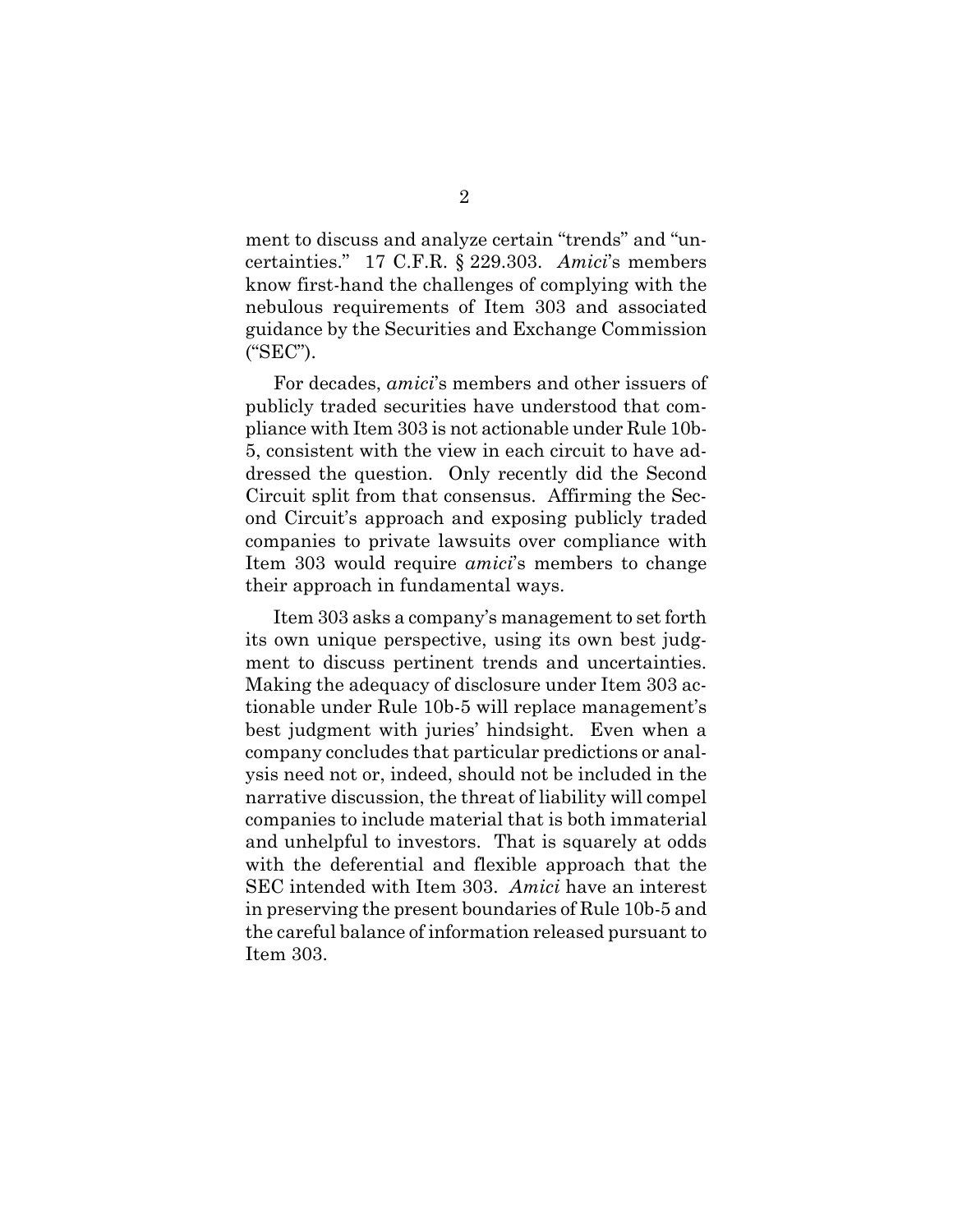#### **SUMMARY OF ARGUMENT**

1. Item 303 identifies certain information that the management of a publicly traded company must disclose as part of its "discussion and analysis" of its "financial condition and results of operations." 17 C.F.R. § 229.303. The disclosure requirement includes certain forward-looking information, i.e., "known trends or uncertainties that have had or that the registrant reasonably expects will have a material favorable or unfavorable impact." *Id.* § 229.303(a)(3). But Item 303 draws no clear line between what is required to be disclosed and discussed and what is optional, as commentators have recognized for years.

As a result, the SEC has construed this provision in a manner that gives company management a great deal of flexibility and deference in deciding what information to disclose, fully acknowledging the subjectivity of the analysis and the difficulty of the determinations managers must make. Indeed, the SEC has counseled against disclosing too much forward-looking information, for fear that information overload would make the disclosure less valuable to investors.

Rule 10b-5 liability cannot be based on policing compliance with an unclear standard that company managers were given flexibility to apply. Item 303 is simply ill suited for application by private class-action plaintiffs' counsel.

2. This Court has expressed similar concerns about information overload in the Rule 10b-5 context. In *Basic Inc. v. Levinson*, 485 U.S. 224 (1988), the Court warned that a low standard of materiality would encourage a kitchen-sink approach to disclosure, which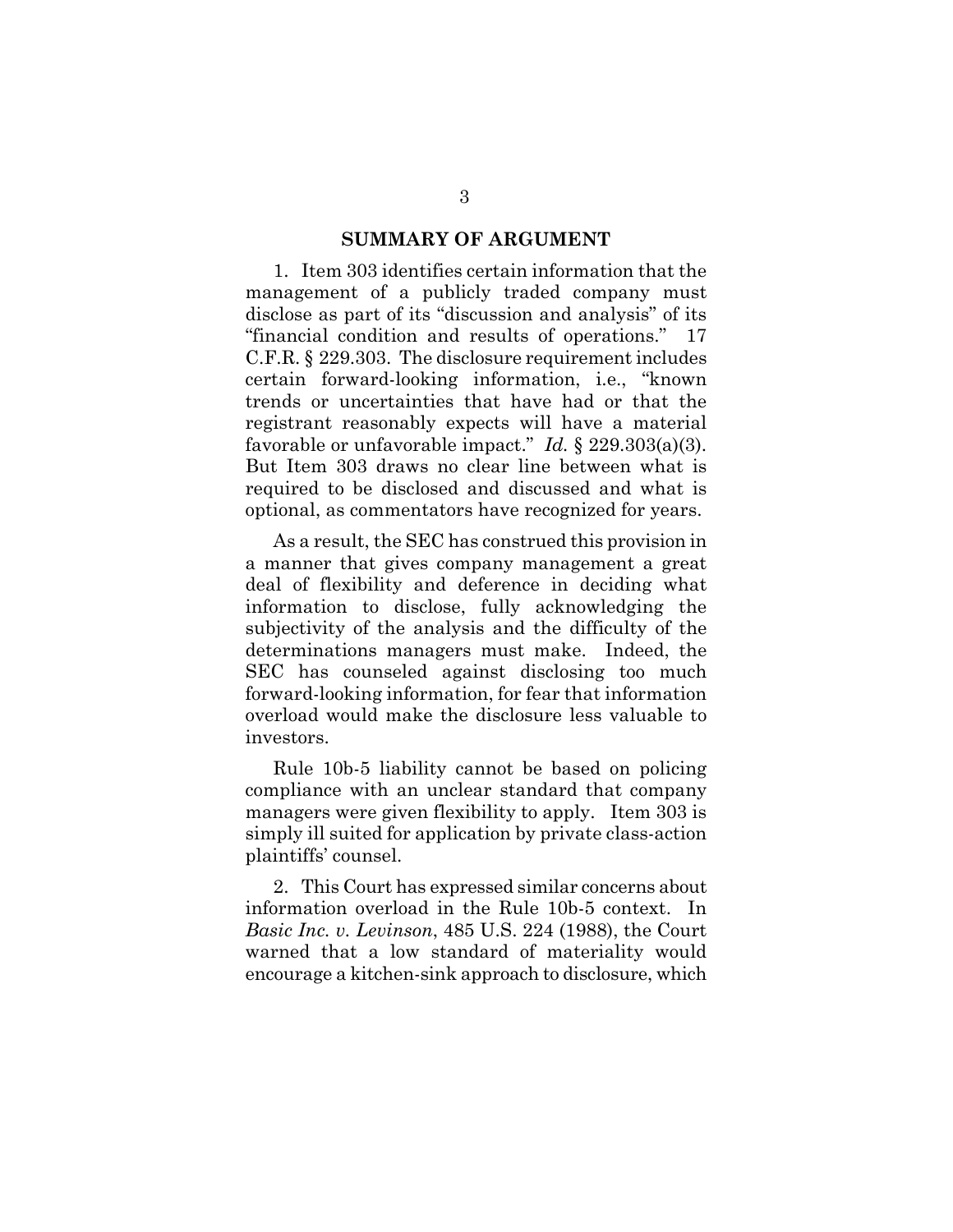would trigger an "avalanche of information" of questionable utility to investors. Immediately after this Court decided *Basic*, the SEC took care to note that, because the disclosure standard under Item 303 was dramatically different from the materiality standard of Rule 10b-5, *Basic* was "inapposite." This recognition served to avoid the influx of information that would result if Item 303 and *Basic*'s materiality test were conflated.

Holding that Item 303 omissions could be subject to Rule 10b-5 liability, as the Second Circuit has now done, would inevitably trigger the "avalanche of information" that both the SEC (with respect to Item 303) and this Court (in the Rule 10b-5 context) have taken pains to prevent. The mere specter of potential liability, however tempered it may be by Rule 10b-5's other elements, will encourage company management to dump as much forward-looking information as it can out of an abundance of caution. Information piled up under threat of litigation, in turn, may prove to be more unreliable than what managers disclose in their own judgment under the cautious, flexible, and discretionary approach currently understood to apply to Item 303.

3. Exposing Item 303 disclosures (and omissions) to Rule 10b-5 liability is all the more problematic because of the hindsight perspective of Rule 10b-5 litigation. Under the Second Circuit's approach, a trier of fact would have to determine the likelihood of an adverse event or trend at the time the decision to disclose was made (both through the lens of management and an objective, reasonable investor), and the likelihood of that event or trend causing adverse consequences, also at the time management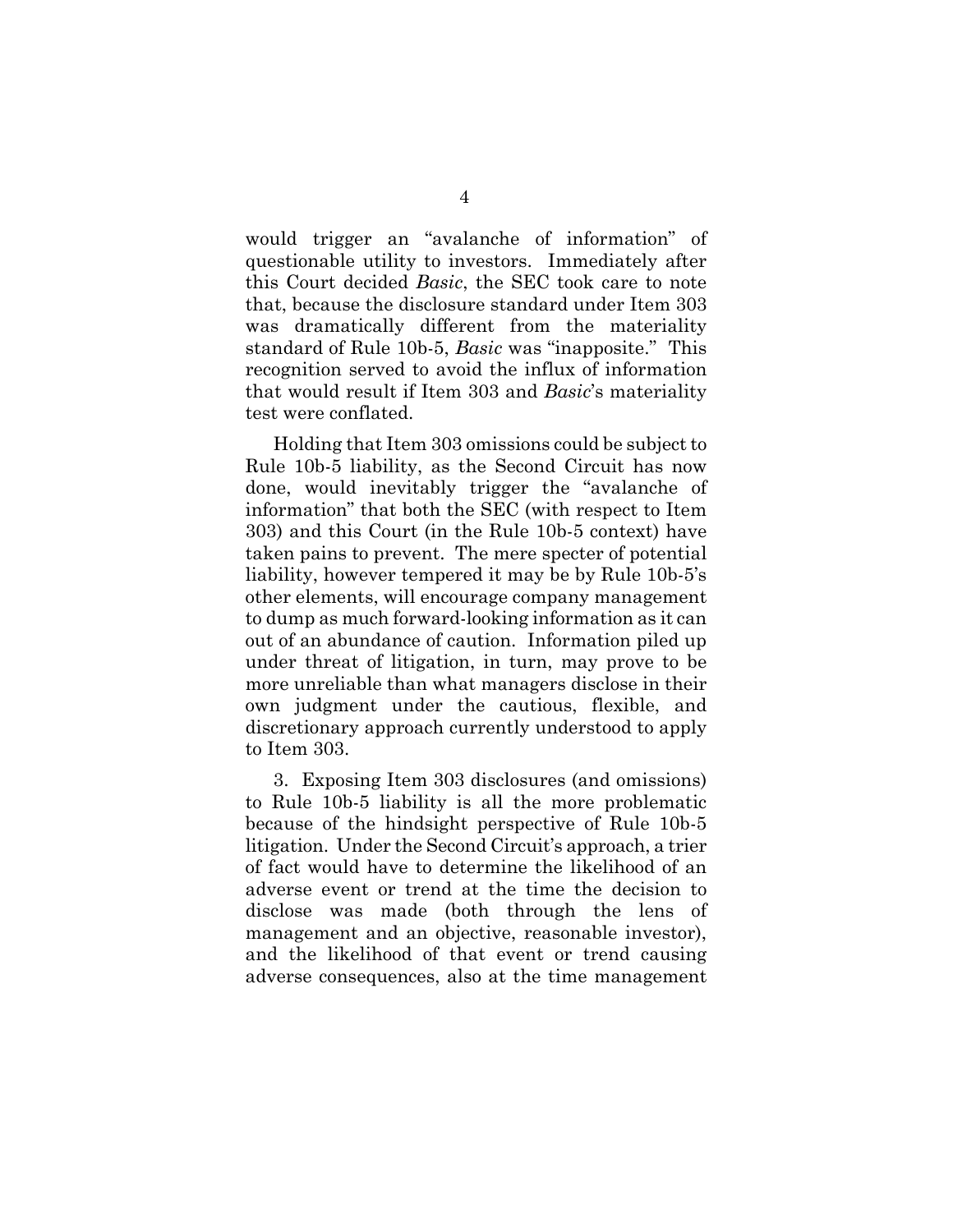made the decision to disclose (or omit). The trier of fact would be making these probabilistic determinations after the adverse event or trend already has occurred, which incurably taints the trier of fact's analysis with hindsight bias caused by knowledge of the outcome. A trier of fact with such bias is incapable of "stepping into the shoes of management," which in turn, strips away the protective value of the flexibility that the SEC gave to company management to determine which of management's predictive judgments were worthy of disclosure.

#### **ARGUMENT**

Petitioner has thoroughly explained (Br. 27-41) why reporting requirements like Item 303 do not create any duty to disclose that could be actionable under Rule 10b-5. This brief focuses on why Item 303, in particular, is an inappropriate basis for enforcement through private civil damages actions. Item 303 is notoriously nebulous and difficult to apply. For Item 303 to be useful for its intended purpose, companies' managers need to be able to use their best judgment in assessing the trends and uncertainties warranting discussion. Allowing private plaintiffs and their counsel to flyspeck those judgments, with the benefit of hindsight, will leave managers facing an ever-present threat of civil liability. The result will be vastly more boilerplate discussion—and a substantially less useful Item 303.

# **A. Item 303 provides a standard for disclosure that is too malleable and too deferential to impose an actionable duty under Rule 10b-5.**

Throughout its history, Item 303 has consistently been difficult to apply. Despite extensive attempts at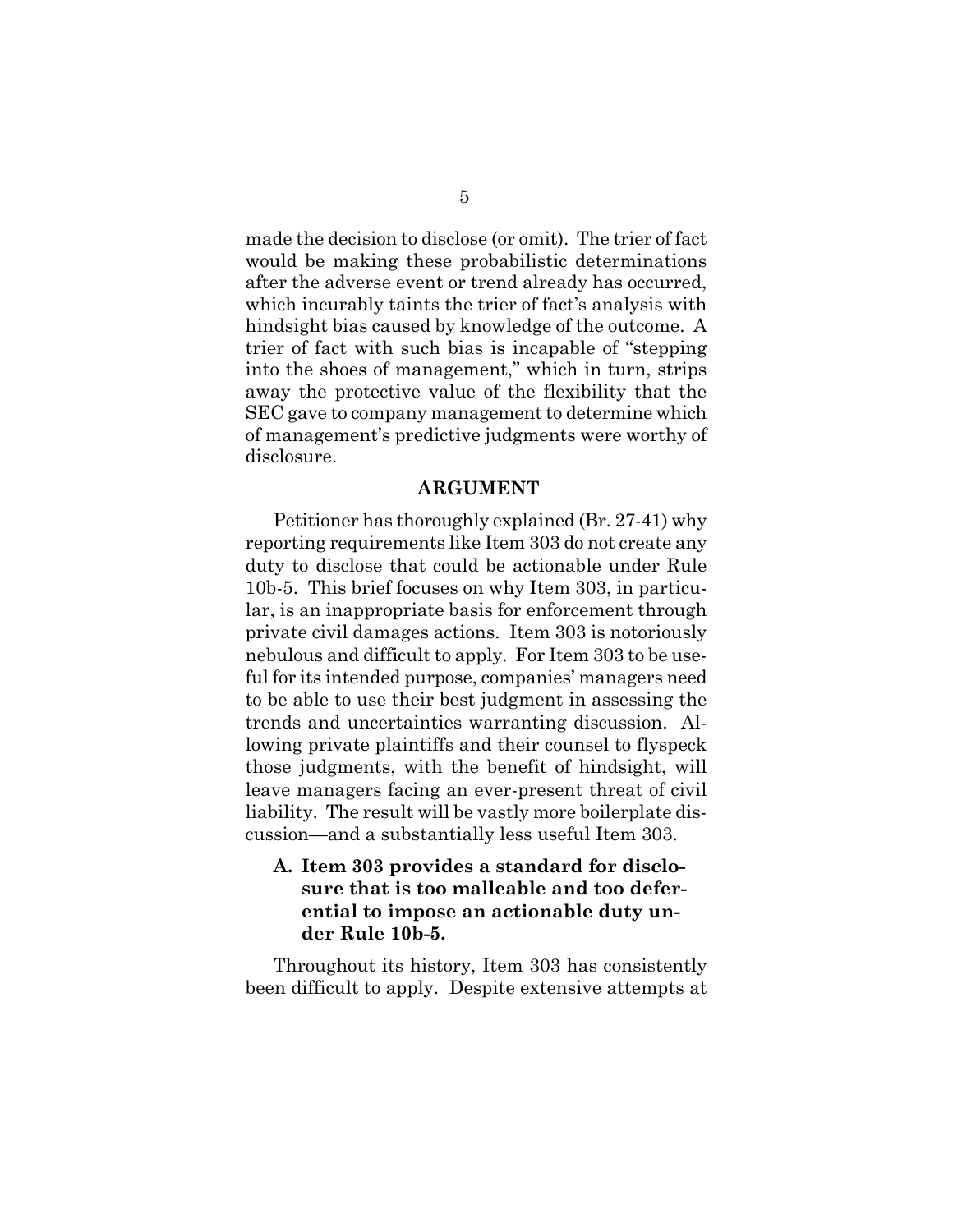guidance by the SEC, it is still difficult for corporate managers to know what *must* be included pursuant to Item 303. And complicating matters further, the SEC affirmatively *discourages* managers from including information that is not required and not helpful. The SEC itself has recognized the interpretive challenges managers face and emphasized that those managers are entitled to deference in carrying out that task. Given that even the SEC itself recognizes how fuzzy the boundary lines of Item 303 have always been, private civil liability under Rule 10b-5 is a singularly inappropriate way of policing footfaults.

### **1. Item 303 sketches a blurry line between which disclosures are required and which are merely optional.**

Before the advent of Item 303, the SEC had considered forward-looking information too untrustworthy for public consumption. Mark S. Croft, *MD&A: The Tightrope of Disclosure*, 45 S.C. L. Rev. 477, 483 (1994) ("Prior to the 1970s, the Commission's approach to MD&A was to discourage predictive statements and to focus primarily on historical information, on the theory that although soft information was inherently unreliable, the public might give it undue credence."). Indeed, not only was such information deemed irrelevant, predictive information was considered potentially misleading and was banned outright from certain securities statements. *See, e.g.*, *Adoption of Amendments to Proxy Rules*, SEC Release No. 5276, 1956 WL 7757, at \*4 (Jan. 17, 1956) ("The following are some examples of what . . . may be misleading within the meaning of this rule: . . . [p]redictions as to specific future market values, earnings, or dividends."). Courts, too, shared this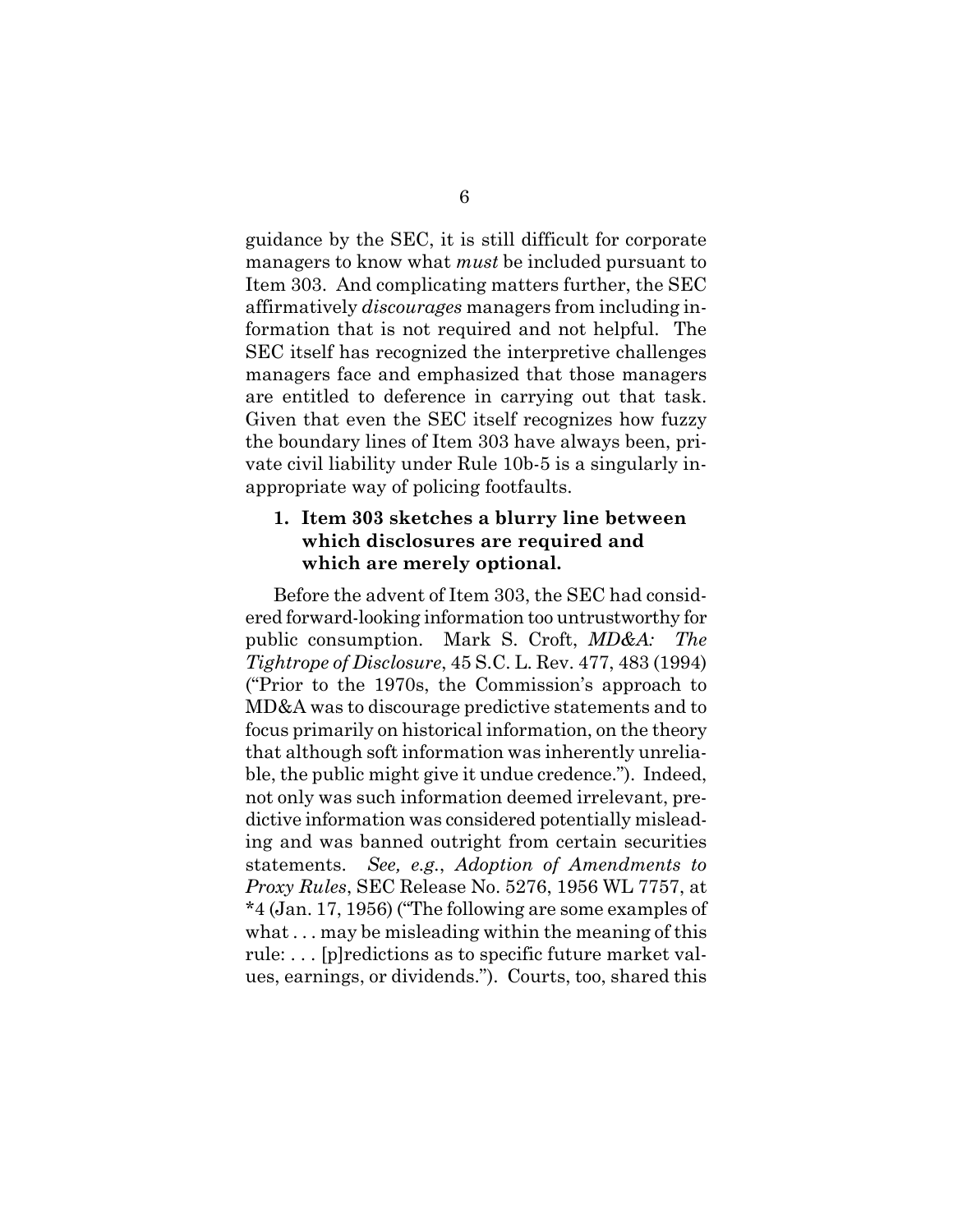distrust. *See Union Pac. R.R. Co. v. Chi. & N.W. Ry. Co.*, 226 F. Supp. 400, 409-10 (N.D. Ill. 1964) ("prediction of specific earnings" was "extremely speculative" and "possibly misleading," as "such predictions . . . convey[ed] a certitude which inherently they cannot possess"); *see also Rodman v. Grant Found.*, 608 F.2d 64, 72 (2d Cir. 1979) ("Full factual disclosure need not be embellished with speculative financial predictions."); *Arber v. Essex Wire Corp.*, 490 F.2d 414, 421 (6th Cir. 1974) ("[T]he law mandates disclosure of only existing material facts. It does not require an insider to volunteer any economic forecast."). The SEC maintained its skepticism until the early 1970s. *See, e.g.*, *Guidelines for Release of Information by Issuers Whose Securities are in Registration*, SEC Release No. 33- 5180, 1971 WL 120474, at \*1 (Aug. 20, 1971) ("[A]ny publication of information by a company in registration other than by means of a statutory prospectus should be limited to factual information and should not include such things as predictions, projections, forecasts or opinions with respect to value.").

By 1973, however, the SEC began to change its tune, motivated by market consensus that the "use of projections would assist in the protection of investors and would be in the public interest." *Statement by the Commission on the Disclosure of Projections on Future Economic Performance*, SEC Release No. 34-9984, 1973 WL 149309, at \*1 (Feb. 2, 1973). Because the market had been using the information anyway, the SEC moved "gradually" toward a system of regulating such disclosures. *Id.* at \*3. This eye for reform corresponded with broader efforts to encourage voluntary disclosures in other contexts, such as in the reporting of earnings summaries. *See Guides for Preparation and*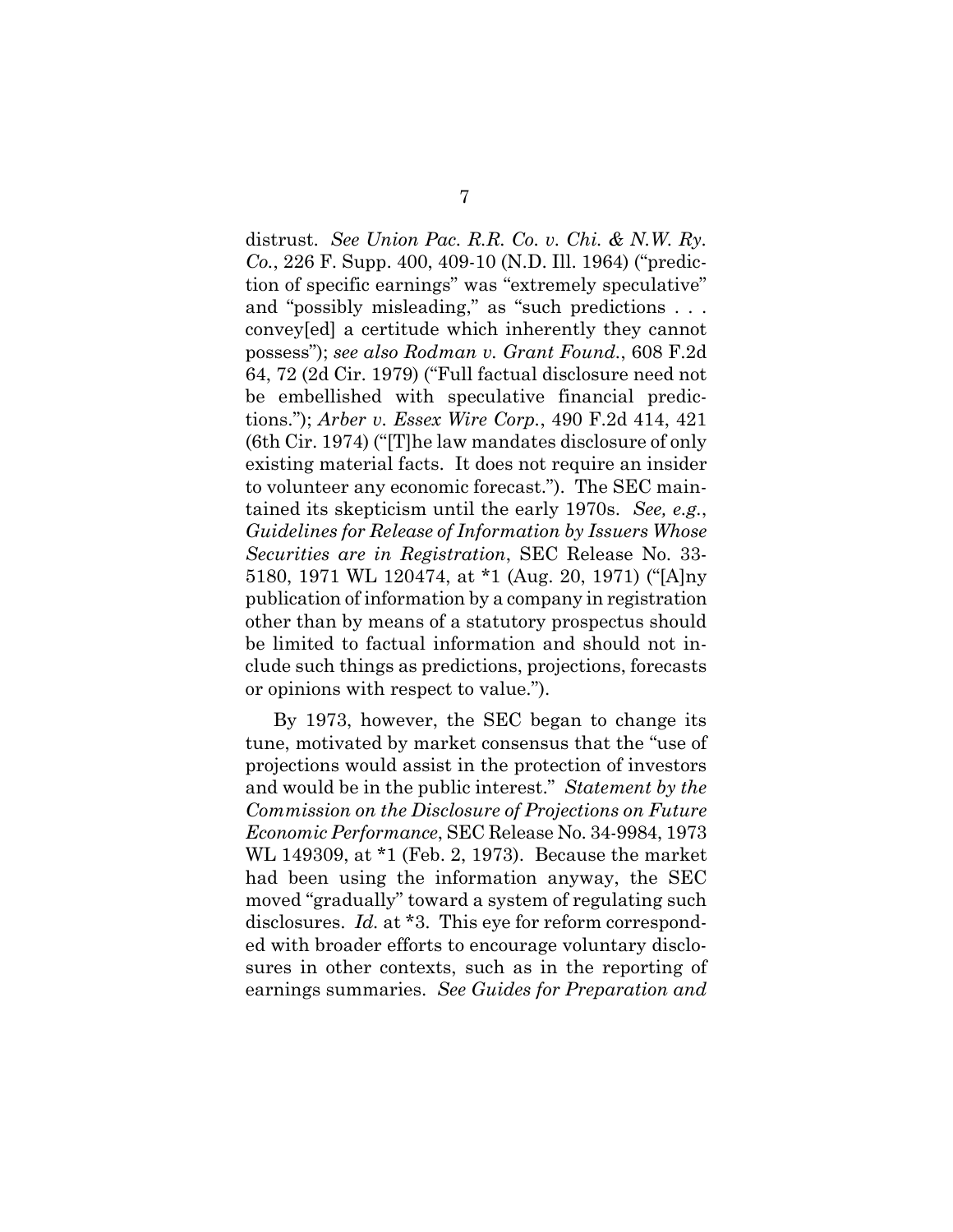*Filing of Registration Statements*, SEC Release No. 4936, 1968 WL 87679, at \*9 (Dec. 9, 1968) (summaries of earnings should disclose "[t]he existence of any unusual conditions affecting the propriety of the presentation").

The SEC's efforts to manage forward-looking predictive information culminated in 1980 with the regulatory provision that now appears as Item 303. With the adoption of Item 303, companies were required to report on "liquidity, capital resources, and the results of operations," which collectively is referred to as management's discussion and analysis ("MD&A"). *Amendments to Annual Report Form, Related Forms, Rules, Regulations and Guides*, SEC Release No. AS-279, 1980 WL 20863, at \*13 (Sept. 2, 1980). As part of that disclosure, the SEC stated, "there would be an emphasis upon favorable or unfavorable trends and upon the identification of significant events or uncertainties." *Id.* at \*14. Despite the broadened disclosure standard, the SEC intended for the rules to "remain[] . . . general in nature," as a "flexible approach would elicit more meaningful disclosure." *Concept Release on Management's Discussion and Analysis of Financial Condition and Operations*, SEC Release No. S7-14-87, 1987 WL 847497, at \*3 (Apr. 17, 1987) ("1987 Guidance"). The Commission reasoned that such flexibility was necessary—"because each registrant is unique, no one checklist could be fashioned to cover all registrants comprehensively." *Id.* 

At the heart of this new requirement was *management's* own perspective. The SEC "intended to give the investor an opportunity to look at the company *through the eyes of management* by providing both a short and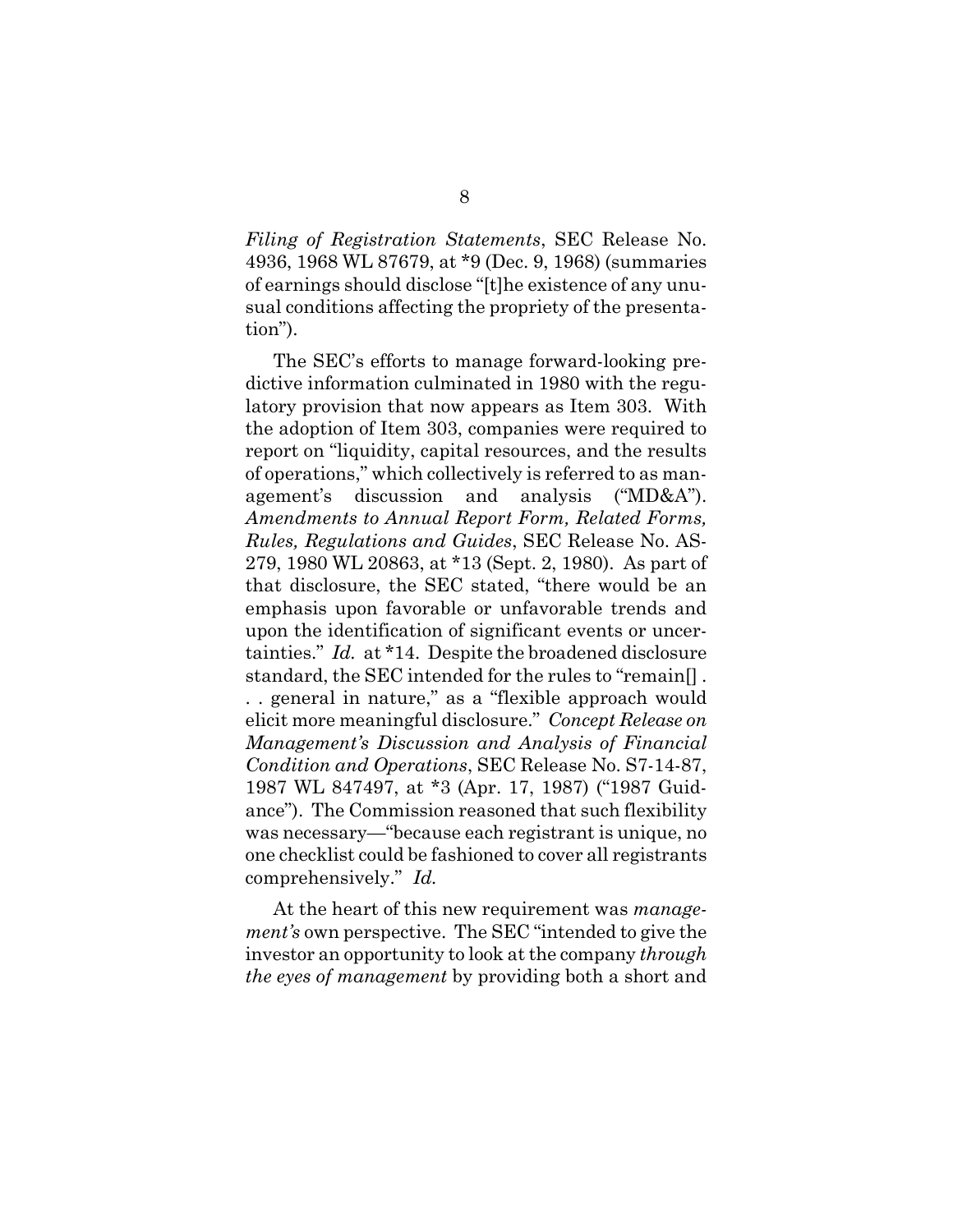long-term analysis of the business of the company." *Management's Discussion and Analysis of Financial Condition and Results of Operations; Certain Investment Company Disclosures*, SEC Release No. 6835, 1989 WL 1092885, at \*3 (May 18, 1989) ("1989 Guidance") (emphasis added).

With respect to the disclosure of forward-looking information, Item 303 distinguishes between two types of information—required and optional. "Required" disclosure consists of "currently known trends, events, and uncertainties that are reasonably expected to have material effects." *Id.* at \*4. Examples of "required" disclosures include "[a] reduction in the registrant's product prices; erosion in the registrant's market share; changes in insurance coverage; or the likely nonrenewal of a material contract." *Id.* "Optional" disclosure, on the other hand, is disclosure of "anticipat[ion] of a future trend or event or anticipat[ion] of a less predictable impact of a known event, trend or uncertainty." *Id.*

The boundary between "required" and "optional" disclosure was blurry at best, and managers found it confusing to apply in practice. The SEC itself seemed to recognize early in Item 303's history that it would be difficult to tell the difference, noting that "[b]oth required disclosure . . . and optional forward-looking information may involve some prediction or projection." 1987 Guidance, 1987 WL 847497, at \*4. Not only was Item 303's plain language on prospective disclosures "antithetical" and "incongruous," the guidance on how to comply with Item 303's requirements was equally confusing. Croft, *supra*, at 483. In the early 1990s, for instance, the guidance to Item 303 stated: "Regis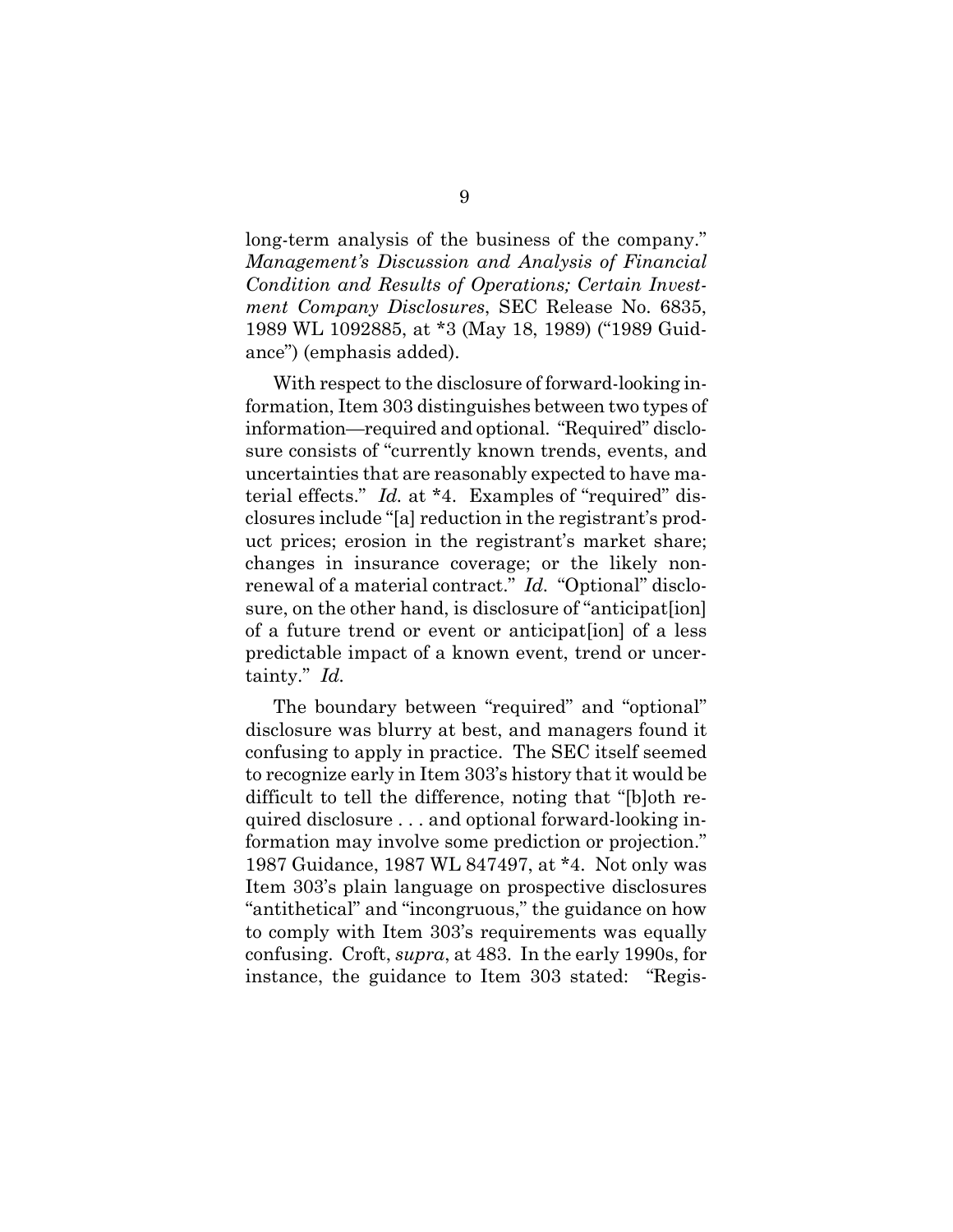trants are encouraged, but not required, to supply forward-looking information." 17 C.F.R. § 229.303, cmt. 7 (1993). But the guidance also stated, in the very next sentence, that "presently known data which will impact upon future operating results . . . *may* need to be disclosed." *Id.* The guidance offered only a few examples, not a meaningful test for determining when information would not be "forward looking" but also have an "impact upon future operating results."

Despite several attempts by the SEC to explain when a predictive judgment goes from an optional disclosure to a mandatory one, Item 303's disclosure regime continues to befuddle corporate management. *See* 3 Bromberg & Lowenfels on Securities Fraud § 6:13 (2d ed.) ("[T]he distinction [between required and voluntary disclosures] is not easy for companies deciding what to disclose."). Commentators have consistently remarked that, given the fluidity of predictive information, knowing when to disclose is a difficult task. *See* Croft, *supra*, at 478 ("Under Item 303 . . . the MD & A disclosure requirements are open-ended and exceedingly complex."); Denise Voigt Crawford & Dean Galaro, *A Rule 10b-5 Private Right of Action for MD&A Violations?*, 43 Sec. Reg. L.J. 1, 1 (2015) ("And the test set out by the Commission for assessing MD&A disclosures has been poorly worded and incongruous for twenty-six years."); Lauren M. Mastronardi, Note, *Shining the Light a Little Brighter: Should Item 303 Serve as a Basis for Liability Under Rule 10b-5?*, 85 Fordham L. Rev. 335, 349 (2016) ("Despite . . . guidance from the SEC, the requirements under this section are flexible and complicated, leaving the company with a difficult task."); Suzanne J. Romajas, Note, *The Duty to Disclose Forward-Looking Information: A Look*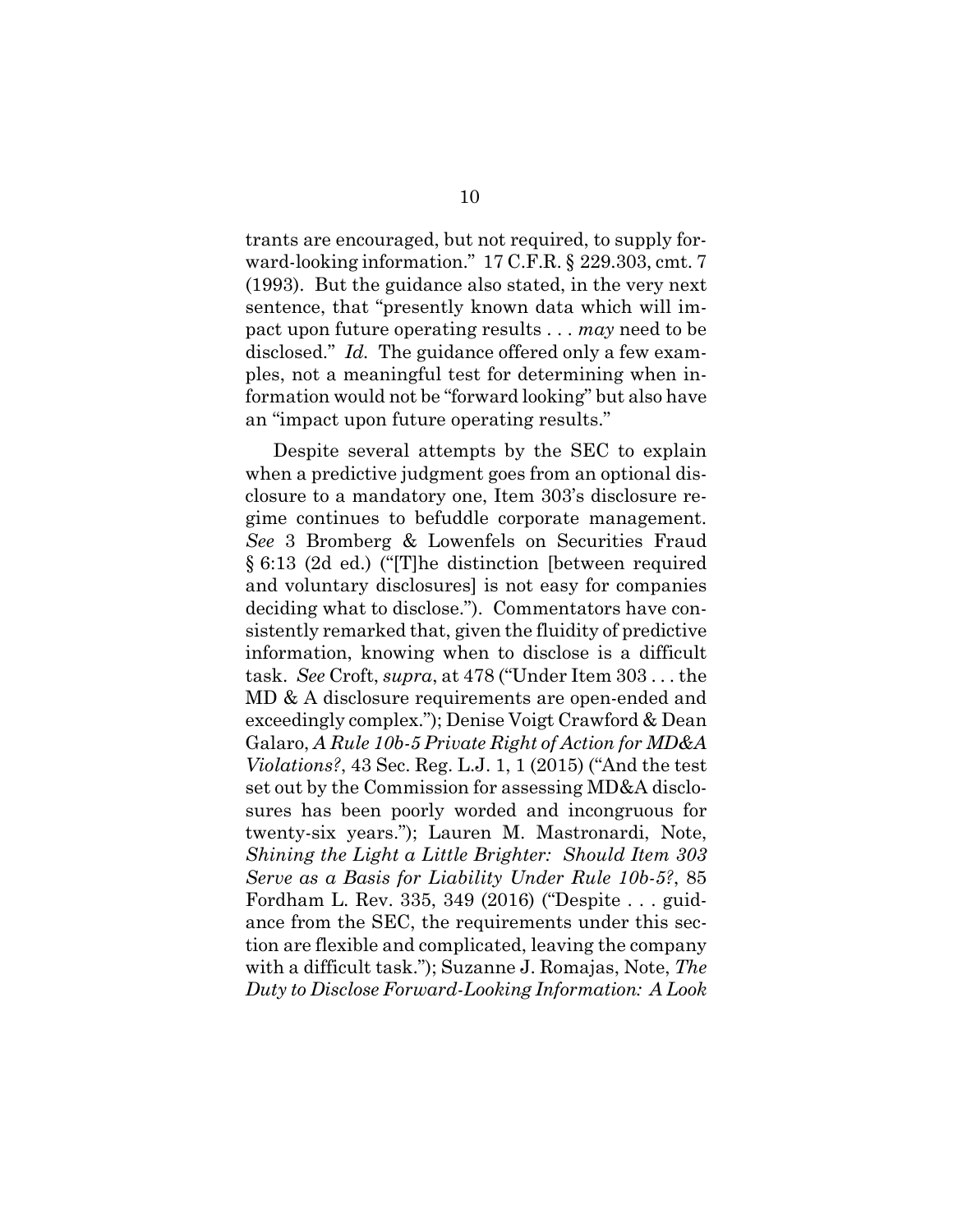*at the Future of MD&A*, 61 Fordham L. Rev. S245, S286 (1993) ("[T]he distinction that the SEC has drawn between required and optional disclosures is so subtle that corporations and courts alike find Item 303 of Regulation S-K difficult to apply.").

#### **2. Item 303 gives management substantial deference in deciding what to disclose.**

Perhaps because of the difficulty in determining what disclosures are required under Item 303, the SEC has made clear that the rules accord deference to corporate management in deciding what to disclose. The SEC correctly recognized that if its disclosure regime were both hard to apply *and* hard on managers who misapplied it, managers would have to protect themselves through prophylactic over-disclosure. To avoid that result, the SEC consciously gave management leeway to make its own judgments. The 1989 Guidance, for instance, reiterated that Item 303 was "intentionally flexible and general," in the spirit of "elicit[ing] more meaningful disclosure and avoid[ing] discussions which a more specific approach would foster." 1989 WL 1092885, at \*1.

The SEC has also stressed the subjective nature of determining what must be disclosed. It has, for instance, repeatedly suggested that Item 303's narratives were intended to allow "investors to see the company through the eyes of management," and that "[m]anagement has a unique perspective on its business that only it can present." *Commission Guidance Regarding Management's Discussion and Analysis of Financial Condition and Results of Operations*, SEC Release Nos. 33-8350, 34-48960, 68 Fed. Reg. 75,056, 75,056 (Dec. 29, 2003) ("2003 Guidance"); *see also* Crawford & Gala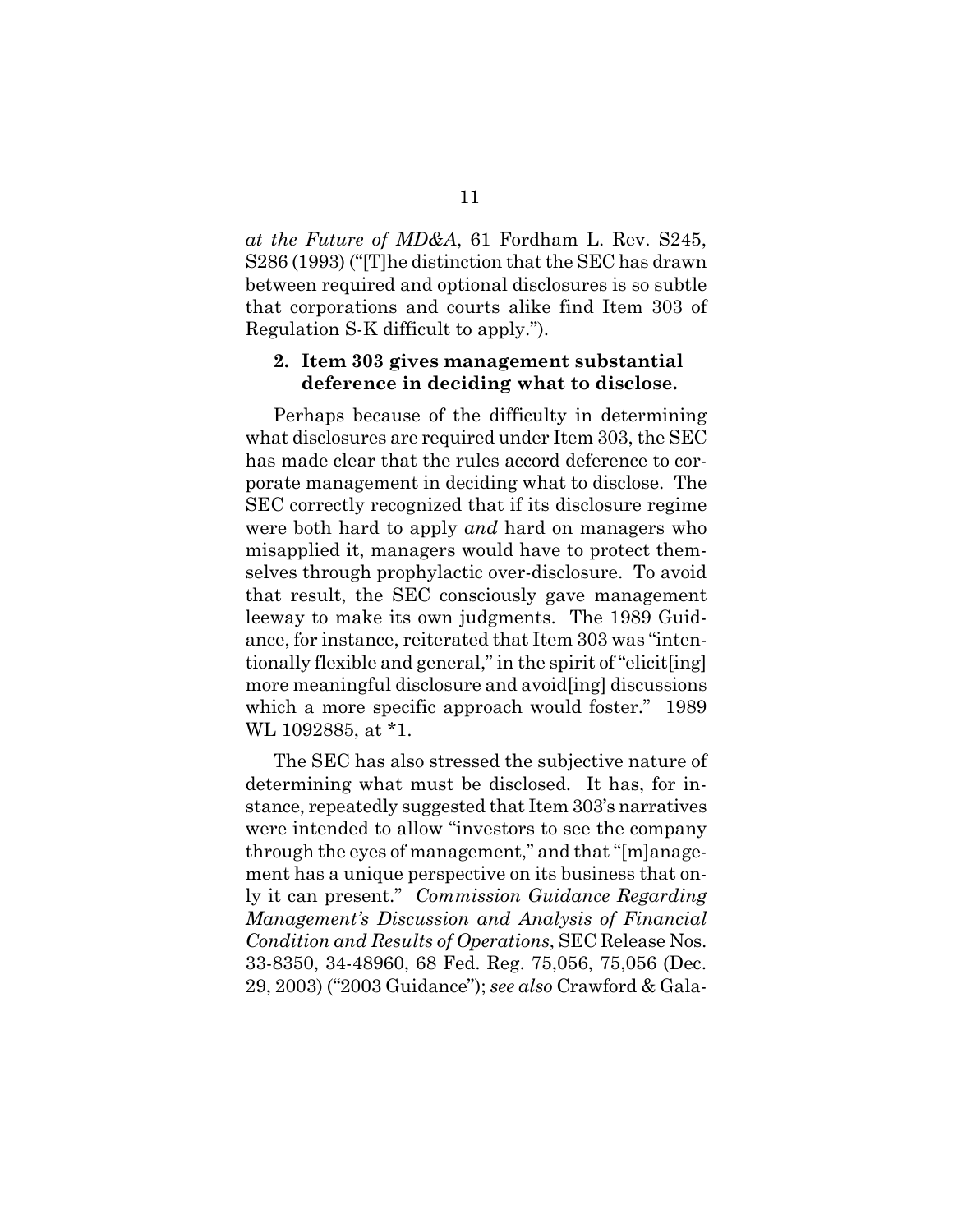ro, *supra*, at 1 ("MD&A disclosures are inherently tricky, straddling the line between protected projections and vulnerable facts. . . . Regulation S-K gives registrants leeway to use their judgment in disclosing pertinent trends and uncertainties.").

As part of an attempt to provide guideposts for disclosure, the SEC directed the management of publicly traded companies to follow a two-part test to determine whether disclosure of forward-looking information is necessary:

> Where a trend, demand, commitment, event or uncertainty is known, management must make two assessments:

> (1) Is the known trend, demand, commitment, event or uncertainty likely to come to fruition? If management determines that it is not reasonably likely to occur, no disclosure is required.

> (2) If management cannot make that determination, it must evaluate objectively the consequences of the known trend, demand, commitment, event or uncertainty, on the assumption that it will come to fruition. Disclosure is then required unless management determines that a material effect on the registrant's financial condition or results of operations is not reasonably likely to occur.

1989 Guidance, 1989 WL 1092885, at \*6. This test incorporates two layers of deference. First, it defers to management's judgment as to whether an event is "reasonably likely to occur" in the first place. Second,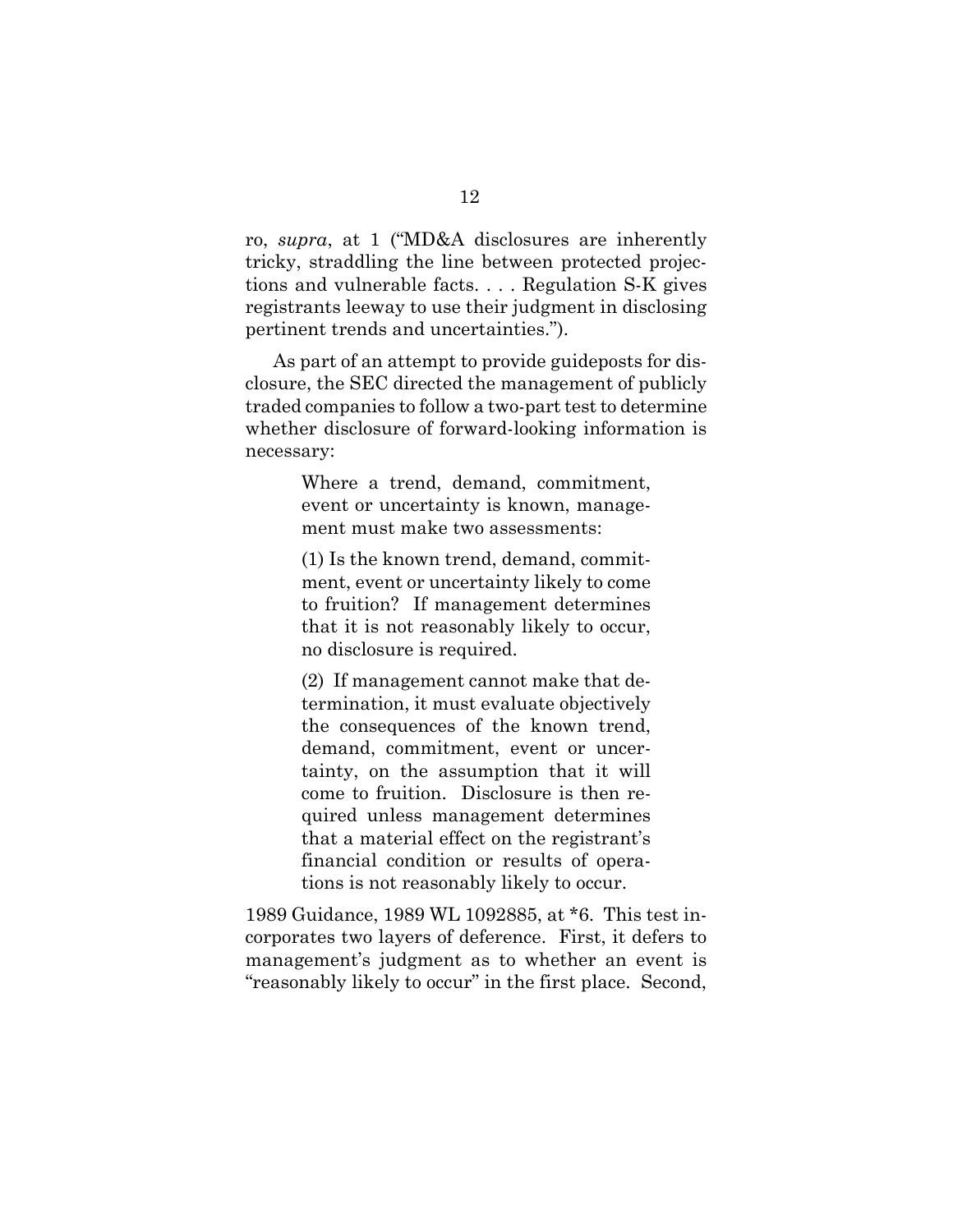it tasks management with determining, based on objective criteria, whether the consequences of that event are likely to "come to fruition." The SEC has implicitly recognized that the deference is necessary given the "challenge" faced by corporate management "of identifying information that is required to be disclosed or that promotes understanding, while avoiding unnecessary information overload for readers by not disclosing a greater body of information, just because it is available, where disclosure is not required and does not promote understanding." 2003 Guidance, 68 Fed. Reg. at 75,060.

Indeed, the SEC's Item 303 guidance explicitly counsels *against* over-disclosure. It leaves to management the first task of winnowing disclosures—*i.e.*, identifying and evaluating "what information . . . is important to providing investors and others an accurate understanding of the company's current and prospective financial position and operating results." *Commission Statement About Management's Discussion and Analysis of Financial Condition and Results of Operations*, SEC Release No. 8056, 2002 WL 77153, at \*2 (Jan. 22, 2002). If disclosed information is "not required and does not promote understanding," management is explicitly instructed to at least "deemphasize" such information—and "if appropriate," to "delete" it altogether. 2003 Guidance, 68 Fed. Reg. at 75,060.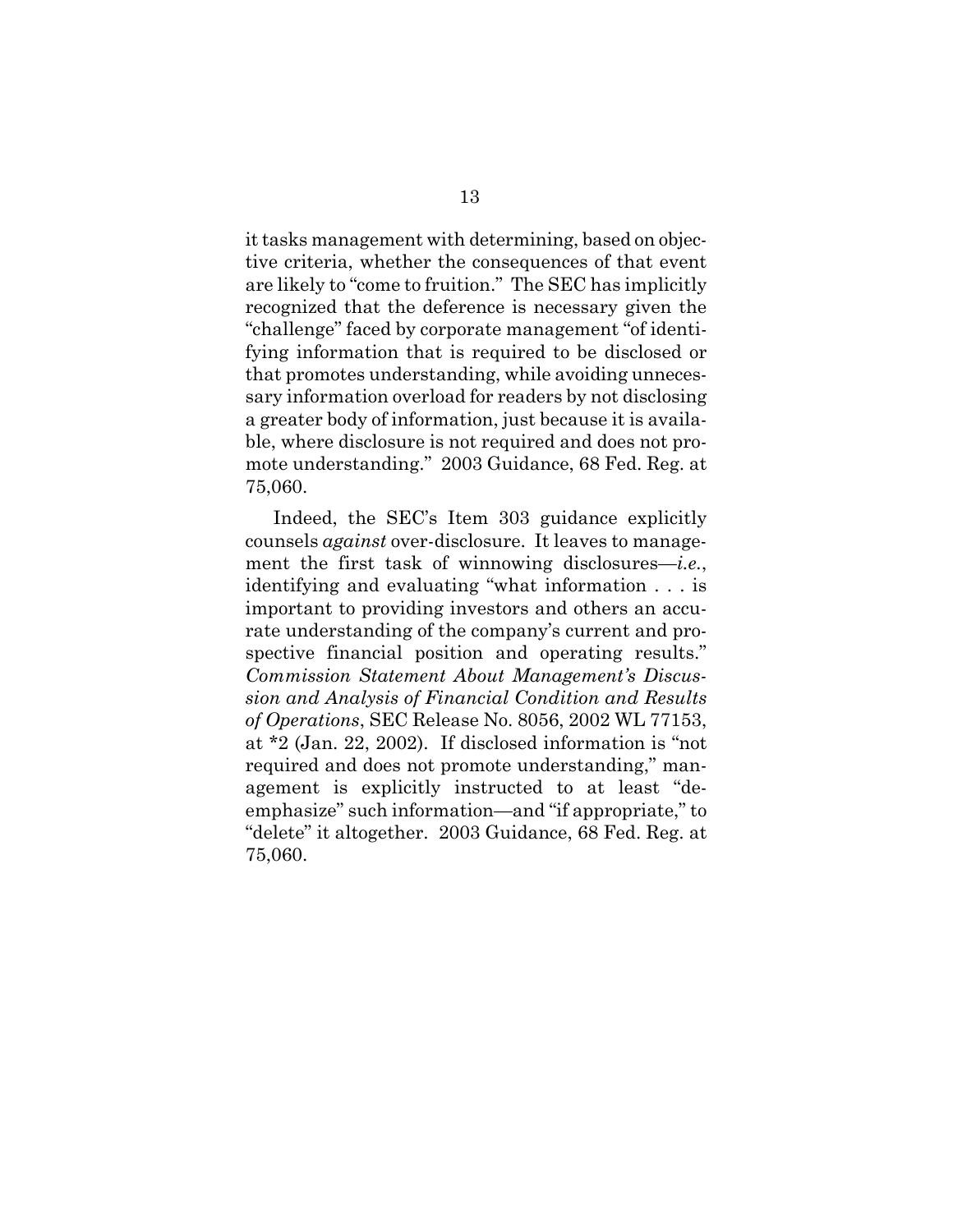# **B. This Court has consistently declined to interpret Rule 10b-5 in ways that would produce "an avalanche of trivial information."**

"Silence, absent a duty to disclose, is not misleading under Rule 10b-5." *Basic Inc. v. Levinson*, 485 U.S. 224, 239 n.17 (1988). And as petitioner explains (Br. 18-19), duties to disclose under the securities laws are carefully circumscribed. Indeed, this Court has explicitly rejected the view that more required disclosure is always an unmitigated good thing. In explaining the role of Rule 10b-5's materiality requirement, the *Basic*  Court explained that the securities laws should not be interpreted in a manner that might flood the market with information of uncertain value. Reiterating the notion that "certain information concerning corporate developments could well be of 'dubious significance,'" the *Basic* Court cautioned that disclosure of "an overabundance of information within [management's] reach" could subject investors to "'an avalanche of trivial information—a result that is hardly conducive to informed decisionmaking.'" *Id.* at 231 (quoting *TSC Indus., Inc. v. Northway, Inc.*, 426 U.S. 438, 448-49 (1976)). It therefore perceived Rule 10b-5's materiality requirement as a "filter" of "essentially useless information that a reasonable investor would not consider significant, even as part of a larger 'mix' of factors to consider in making his investment decision." *Id.* at 234 (citing *TSC Indus.*, 426 U.S. at 448-49)).

These concerns prompted the *Basic* Court to set forth a two-factor test to determine the materiality of a disclosure. Materiality, the Court opined, "will depend at any such time upon a balancing of both the indicated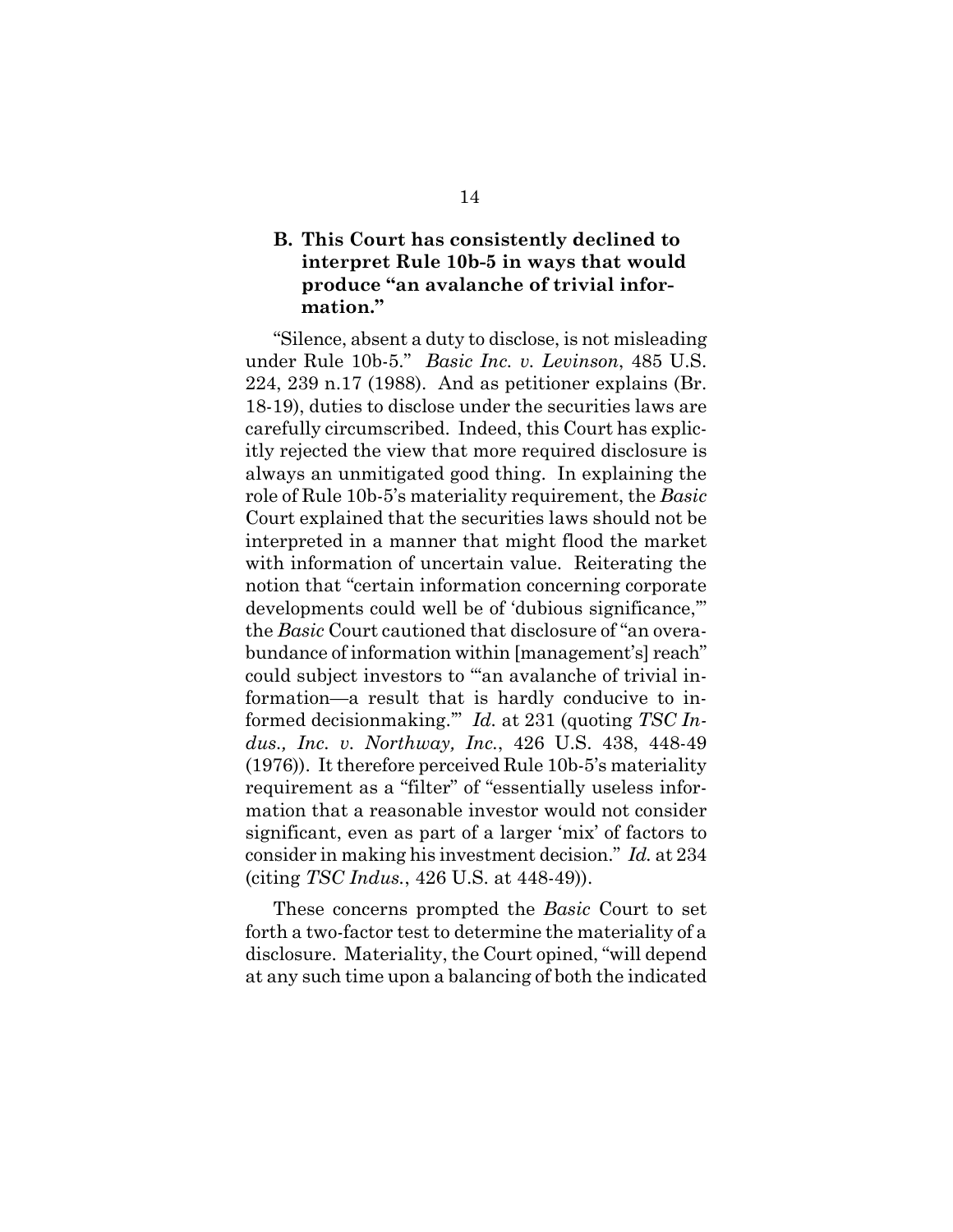probability that the event will occur and the anticipated magnitude of the event in light of the totality of the company activity." *Id.* at 238 (quoting *SEC v. Tex. Gulf Sulphur Co.*, 401 F.2d 833, 849 (2d Cir. 1968)). To determine probability in the merger context, the Court directed parties to consider "indicia of interest in the transaction at the highest corporate levels." *Id.* at 239. Magnitude, on the other hand, depended on the size and cost of the transaction. *See id.* (magnitude in the merger context requires consideration of "the size of the two corporate entities and of the potential premiums over market value").

Shortly after this Court decided *Basic*, the SEC announced that the probability/magnitude test for Rule 10b-5 liability was ill suited to govern disclosure under Item 303. Because Item 303 "mandates disclosure of specified forward-looking information, and specifies its own standard for disclosure—i.e., reasonably likely to have a material effect," the SEC determined that "[t]he probability/magnitude test . . . is inapposite to Item 303 disclosure." 1989 Guidance, 1989 WL 1092885, at \*6 n.27.

Commentators expanded on the SEC's cautionary note, positing that the *Basic* framework was simply incompatible with the existing scheme for the disclosure of forward-looking information. They noted that forward-looking information was likely to be the product of an imperfect process because "[d]etermining a discrete probability of some unique kind of business event occurring is an intellectual challenge that few humans are likely to confront consistently or coherently." Donald C. Langevoort, *Toward More Effective Risk Disclosure for Technology-Enhanced Investing*, 75 Wash. U.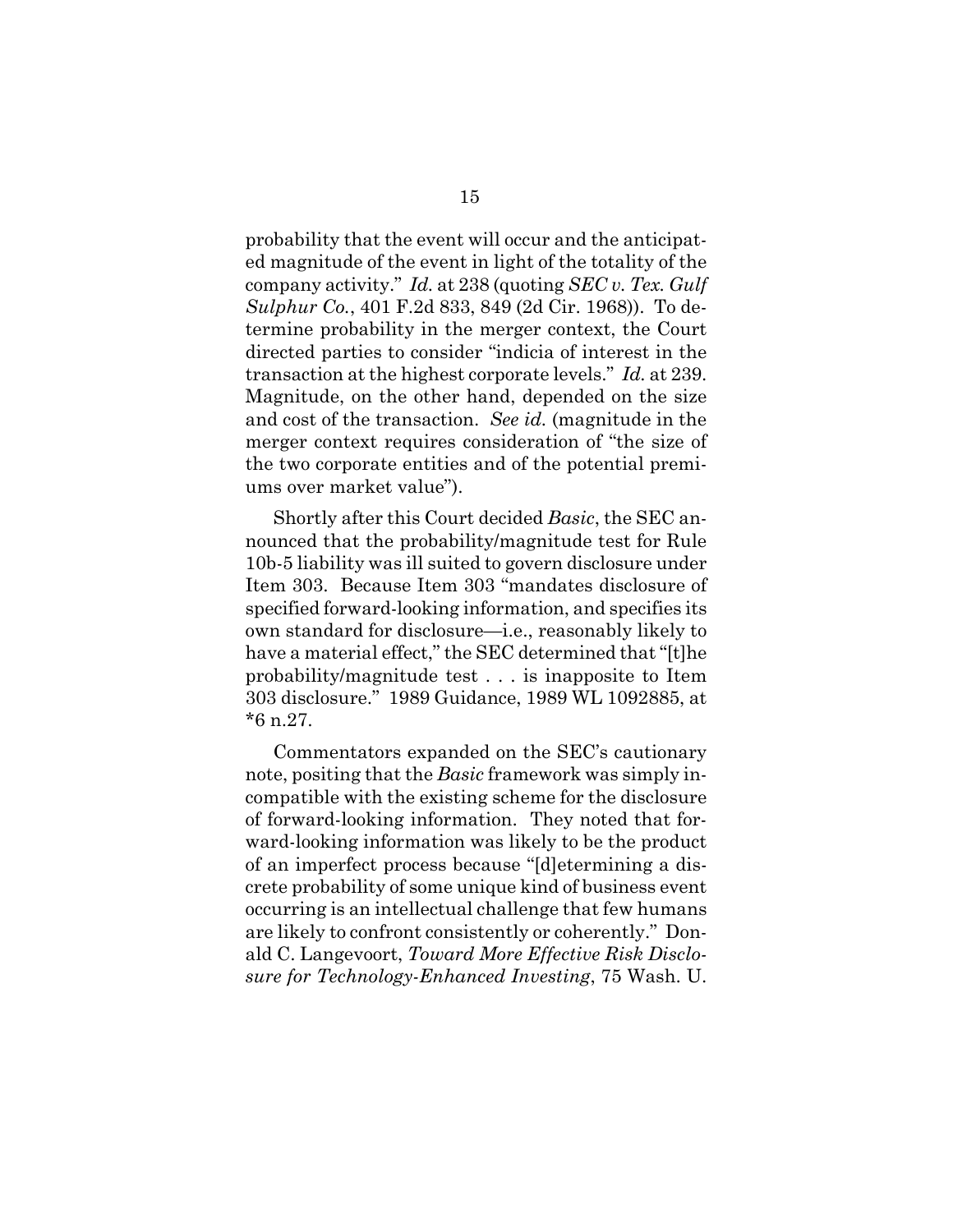L.Q. 753, 775 (1997). Accordingly, subjecting forwardlooking statements to Rule 10b-5 (and thus, the *Basic* probability/magnitude test) would "create[] the risk of overdisclosure, diluting the effectiveness of the more important." *Id.*

# **C. Using Item 303 as a basis for liability under Rule 10b-5 runs contrary to the purpose of both provisions.**

Item 303 disclosures do not fit within *Basic*'s probability/magnitude framework. The nature of the task that Item 303 sets for corporate managers is different in kind from any recognized basis for Rule 10b-5 liability. And the incentive structure that comes with Rule 10b-5 liability is fundamentally incompatible with Item 303.

That has long been the prevailing view. In *Oran v. Stafford*, 226 F.3d 275 (2000) (Alito, J.), the Third Circuit explained that, because Item 303's "disclosure obligations extend considerably beyond those required by Rule 10b-5," "the 'demonstration of a violation of the disclosure requirements of Item 303 does not lead inevitably to the conclusion that such disclosure would be required under Rule 10b-5.'" *Id.* at 288 (citation and internal quotation marks omitted). Instead, the court required a *separate* duty to disclose. Fourteen years later, the Ninth Circuit followed suit in *In re NVIDIA Corp. Securities Litigation*, 768 F.3d 1046 (9th Cir. 2014), concluding that the capaciousness of Item 303's disclosure rules was evidence that Item 303 did not, by itself, create an actionable duty under Rule 10b-5. *Id.* at 1055-56. The Sixth Circuit, too, has expressed skepticism that Item 303 omissions are somehow actionable under Rule 10b-5. *See, e.g.*, *In re Sofamor Danek Grp.,*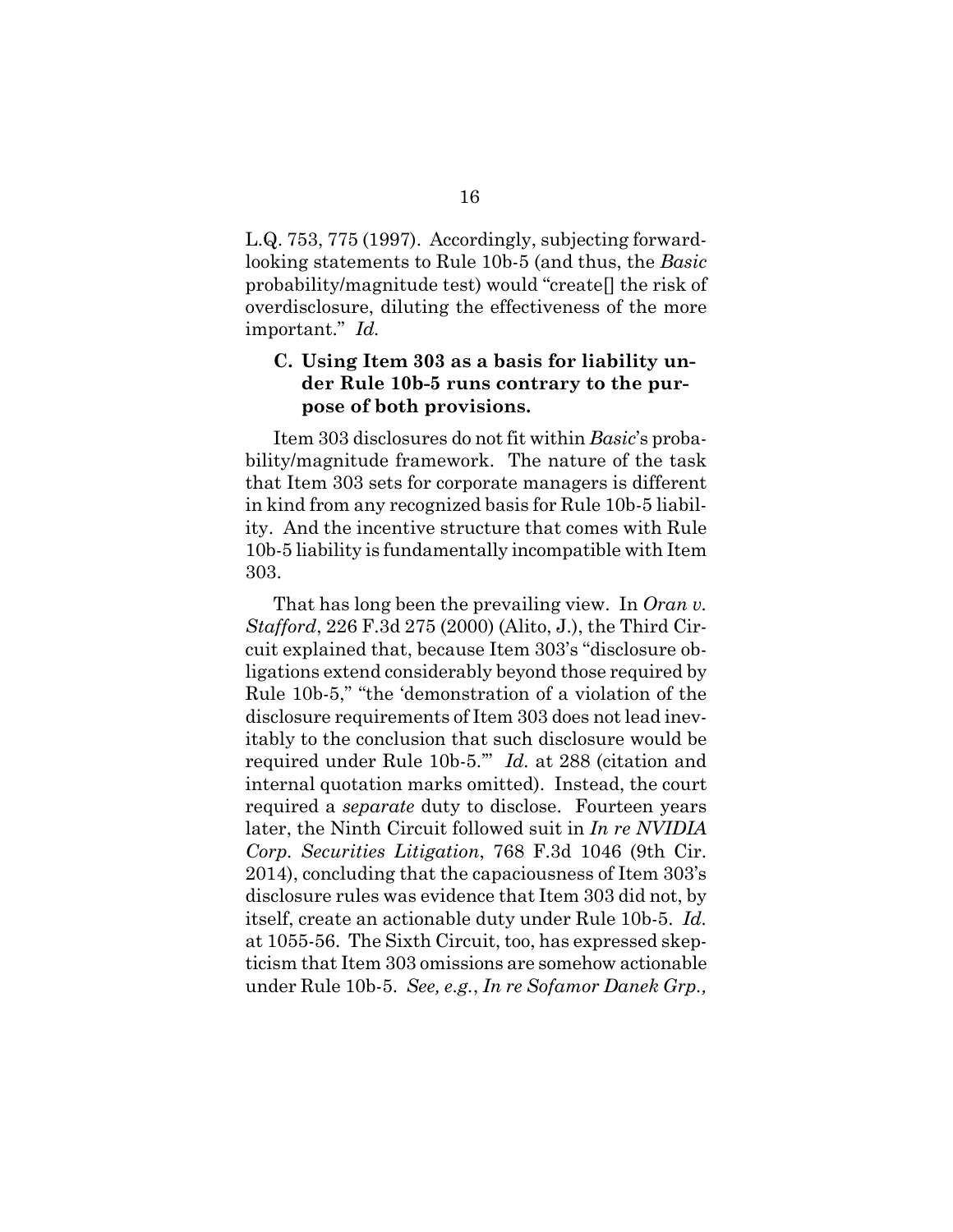*Inc.*, 123 F.3d 394, 403 (6th Cir. 1997) (rejecting argument that "defendants' disclosure duty under the Rule 10b-5 claim may stem from Item 303").

The Second Circuit, however, recently disagreed. It takes the view that because Item 303's discussion of future trends and uncertainties is mandatory, any omission from the MD&A is a representation from which a reasonable investor would infer that there are no "known trends or uncertainties" that would "'have a material . . . unfavorable impact on . . . revenues or income from continuing operations.'" *Stratte-McClure v. Morgan Stanley*, 776 F.3d 94, 102 (2d Cir. 2015) (quoting 17 C.F.R. § 229.303(a)(3)(ii)).

That approach is ultimately self-defeating. Item 303 asks management to use its best judgment to address nebulous concepts like "uncertainties" and "trends." The threat of class-action liability if that "uncertainties" discussion is found deficient in hindsight would encourage what the *Basic* Court sought to avoid in the first place: flooding the market with information of questionable value and obscuring the much more valuable opportunity to hear management's undistorted perspective. And it would strip management of the deference and flexibility the SEC sought to give them. Managers need to be able to give shareholders a clear-eyed look ahead, without needing to look anxiously over their shoulders.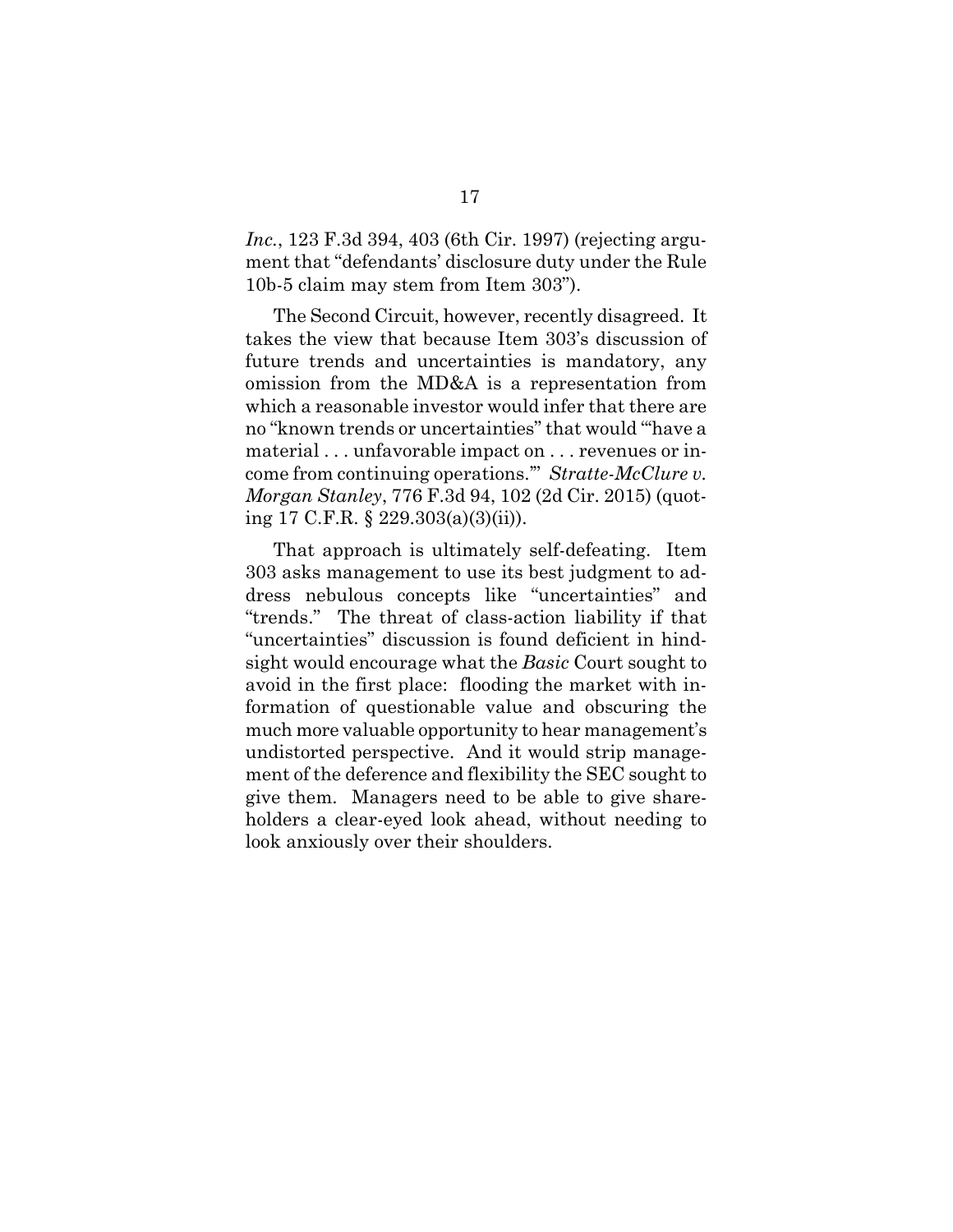## **1. Turning Item 303's disclosure requirement into an actionable "duty" under Rule 10b-5 will result in disclosure that is both voluminous and unhelpful.**

Using Item 303 as the basis for Rule 10b-5 claims raises exactly the same risk of counterproductive overdisclosure that this Court has warned about in other 10b-5 contexts. Thus, the SEC has repeatedly stressed that companies should include information in its MD&A *only* if management deems that it would promote understanding, and that any questionable material should be either deemphasized or deleted. *See*  2003 Guidance, 68 Fed. Reg. at 75,060. The SEC does not want "unnecessary information overload." *Id.* at 75,057.

The *risk* of liability will create pressure for further disclosure of forward-looking information. *Cf.* Troy A. Paredes, *Blinded By the Light: Information Overload and its Consequences for Securities Regulation*, 81 Wash. U. L.Q. 417, 429 (2003) ("risk of liability for failure to disclose," i.e., "fraud," will compel more disclosure). That pressure to disclose may, in turn, affect the usefulness of what is disclosed. "Studies show that when people are held accountable, . . . they try to process more information in more complex ways." *Id.* at 456. The predictable result will be the "overinterpretation" of information by management, with corporate officers focusing "too much on less relevant information while ignoring key (or 'diagnostic') information, and pay[ing] too much attention to conflicting information" in anticipation of scrutiny by investors. *See id.* at 456- 57. The predictive disclosures may also be marked by overconfidence—"people overestimate their ability to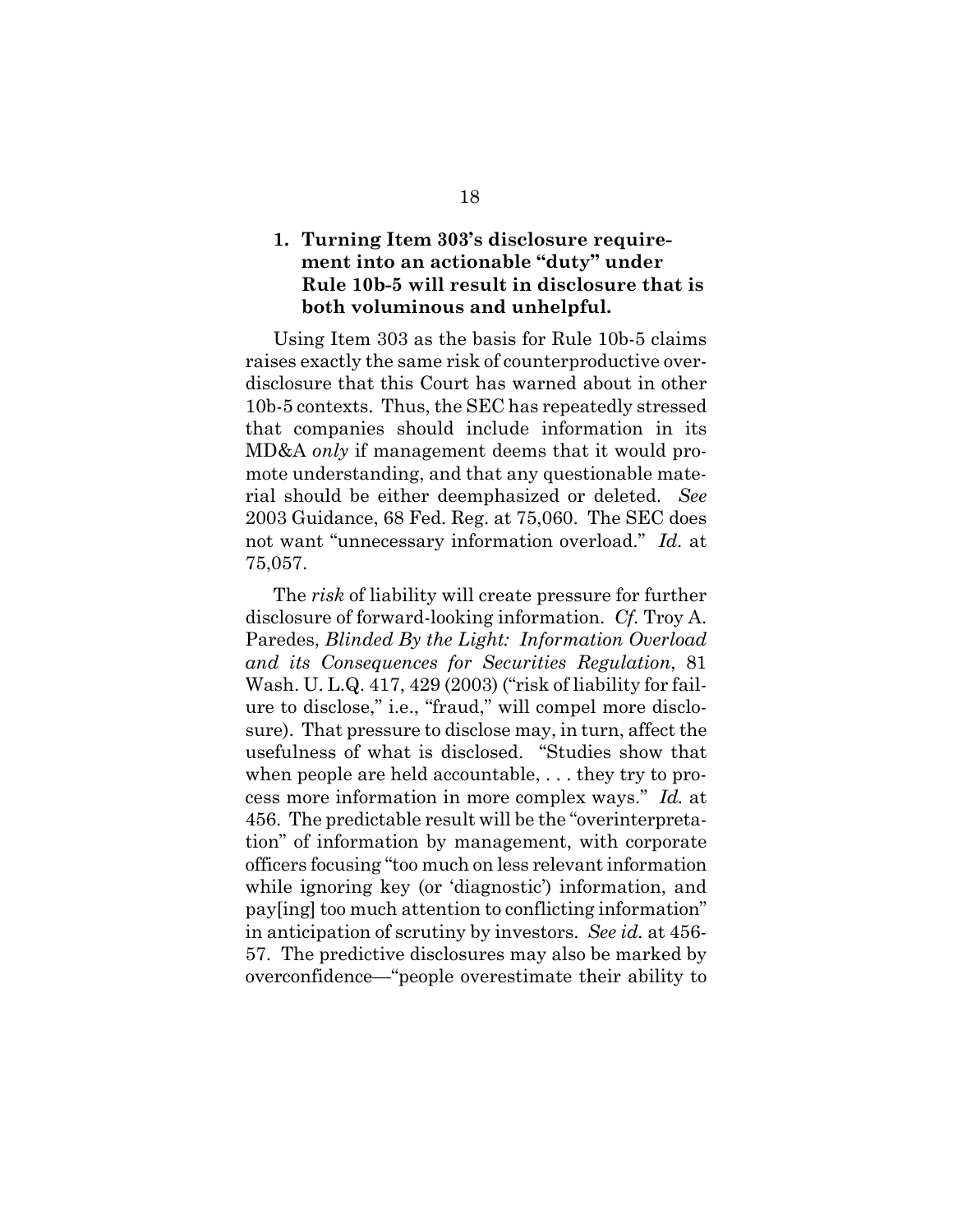evaluate information and predict the future based on available data." *Id.* at 457.

The market may already be inundated. Generally speaking, financial disclosures may have reached the point where they are so lengthy that information of importance to investors is buried in the reporting. Arthur J. Radin, *Have We Created Financial Statement Disclosure Overload?*, 77 The CPA J. 6 (2007) ("There is much significant information to be found in a long financial report. But as an investor looking at the number of pages that are boilerplate, redundant, immaterial, irrelevant, or overly factpacked, I immediately suffer from MEGO—my eyes glaze over.").

Similarly, MD&A disclosures have ballooned in size even without the specter of Rule 10b-5 liability imposed by the Second Circuit. In one study of 25 large, well-known companies, the number of pages devoted to MD&A disclosures increased 300% between 1972 and 1992—the period during which Item 303 took shape. Ernst & Young, *To the Point: Now Is the Time to Address Disclosure Overload*, at 1 (June 21, 2012), *available at* http://www.ey.com/Publication/vwLUAssets/To ThePoint\_BB2367\_DisclosureOverload\_21June2012/\$ FILE/TothePoint\_BB2367\_DisclosureOverload\_21 June2012.pdf. MD&A disclosures went from an average of three pages in 1972 (before Item 303 was promulgated), to seven pages in 1982 (during Item 303's infancy), to 12 pages in 1992, and to *48* pages in 2011. *Id.* at 2. The study predicted that MD&A disclosures would reach an average of *214 pages* by 2032. *Id.*

Investors cannot use information effectively if it is not useful. *See* U.S. Chamber of Commerce, Center for Capital Markets Competitiveness, *Essential Infor-*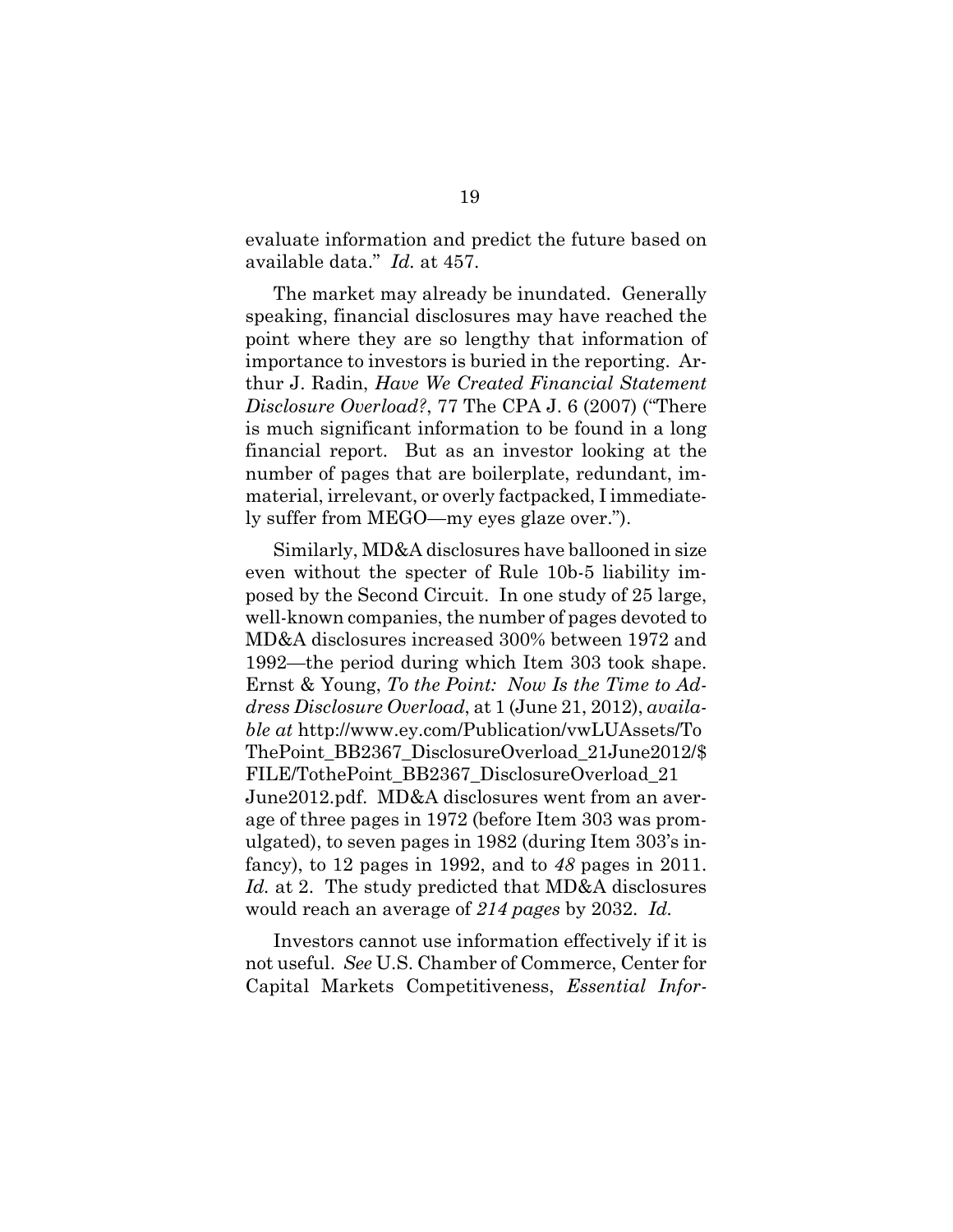*mation: Modernizing Our Corporate Disclosure System*  13-14 (2017) ("[I]nvestors often voice their disapproval with the current SEC disclosure regime as they encounter needlessly voluminous and complicated SEC filings."), *available at* http://www.centerfor capitalmarkets.com/wp-content/uploads/2013/08/U.S.- Chamber-Essential-Information\_Materiality-Report-W\_FINAL.pdf?x48633. As then-Professor William O. Douglas wrote, "the disclosure of information will not adequately protect investors or result in better decisionmaking if investors are unable to understand and process the information." William O. Douglas, *Protecting the Investor*, 23 Yale L. Rev. 521, 523-34 (1934), *available at* https://www.sec.gov/news/speech/ 1934/030034douglas.pdf. And information overload which the Second Circuit's decision threatens to impose—inhibits the ability of investors, even sophisticated ones, to process information effectively. *See*  Mary Jo White, Chairman, Secs. & Exch. Comm'n, The Path Forward on Disclosure (Oct. 15, 2013) (describing "information overload" as "a phenomenon in which ever-increasing amounts of disclosure make it difficult for an investor to wade through the volume of information she receives to ferret out information that is most relevant"), *available at* https://www.sec.gov/news/speech/ spch101513mjw. The SEC recognized this when it gave corporate management flexibility in what forward-looking information was to be reported. *Cf*. 2003 Guidance, 68 Fed. Reg. at 75,060 (recognizing the "challenge" of providing adequate information pursuant to Item 303, while "avoiding unnecessary information overload").

Even looking at Item 303 disclosures in isolation, the amount of information conveyed by publicly traded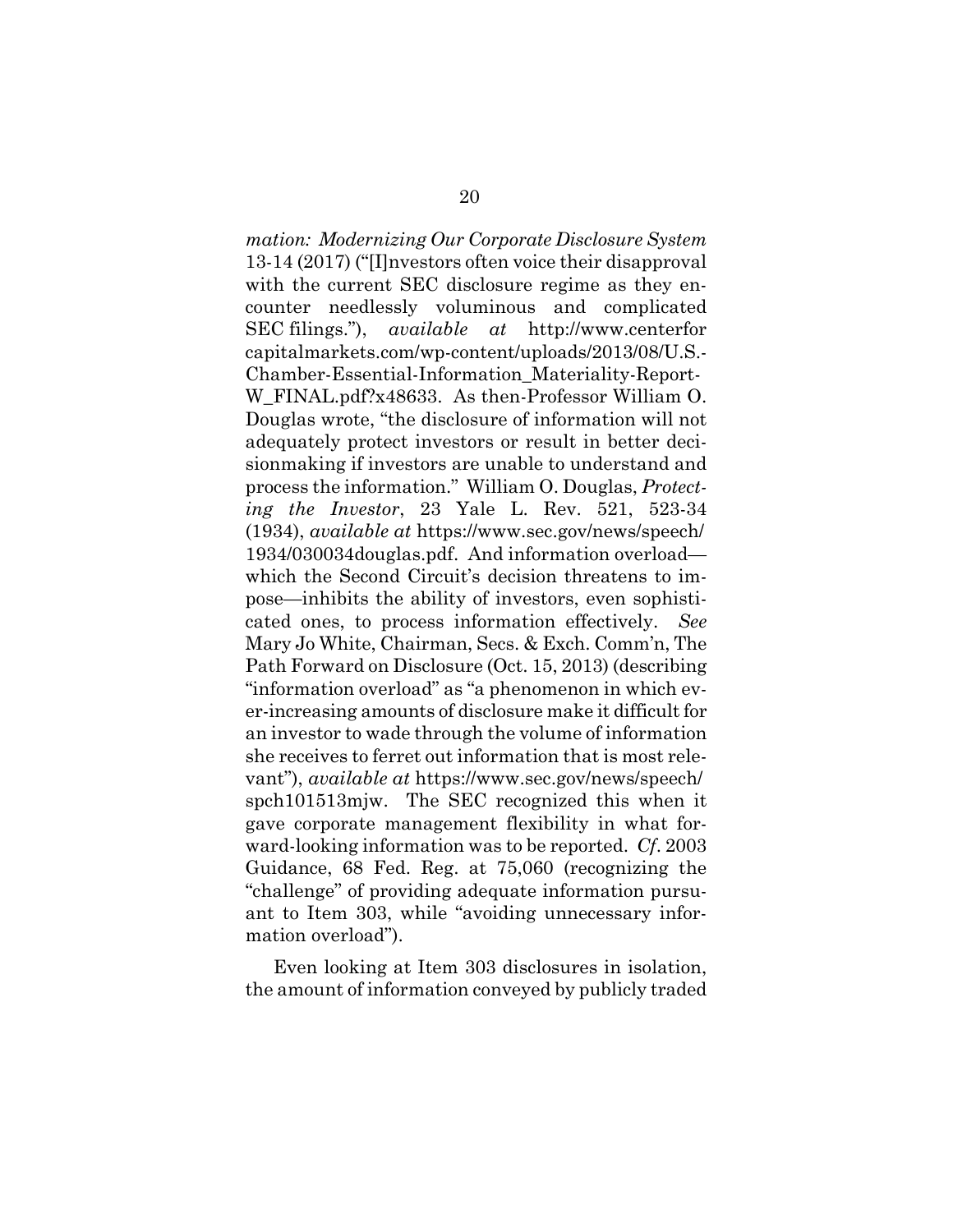companies may already have ballooned out of control. *See* Ernst & Young, *supra*, at 2. By raising the specter of class-action litigation with every disclosure, the Second Circuit has only encouraged company management to pile it on out of an abundance of caution.

# **2. Encouraging managers to hedge their discussion with prophylactic disclosures will deprive investors of access to management's perspective.**

The unnecessary overdisclosure produced by the threat of liability does more than just make SEC filings longer. In the case of Item 303 in particular, overdisclosure would run contrary to the very purpose of the provision: to present management's perspective in candid narrative form.

As the SEC has said, it "intended to give the investor an opportunity to look at the company *through the eyes of management* by providing both a short and longterm analysis of the business of the company." 1989 Guidance, 1989 WL 1092885, at \*3 (emphasis added). Part of what makes the MD&A useful is that it provides the company's own take on itself, its competitors, and its industry, in a narrative form that is distinct from the quantitative data found in an audited financial statement. *See, e.g.*, 2003 Guidance, 68 Fed. Reg. at 75,060. For instance, the introduction should address the risks posed by uncertainties "with which management *is* concerned primarily," *id.* (emphasis added), a task that becomes more difficult if the threat of liability leaves management feeling compelled to include a boilerplate discussion of every conceivable uncertainty in the business universe. The MD&A can be useful because it sheds light not just on (*e.g.*) a busi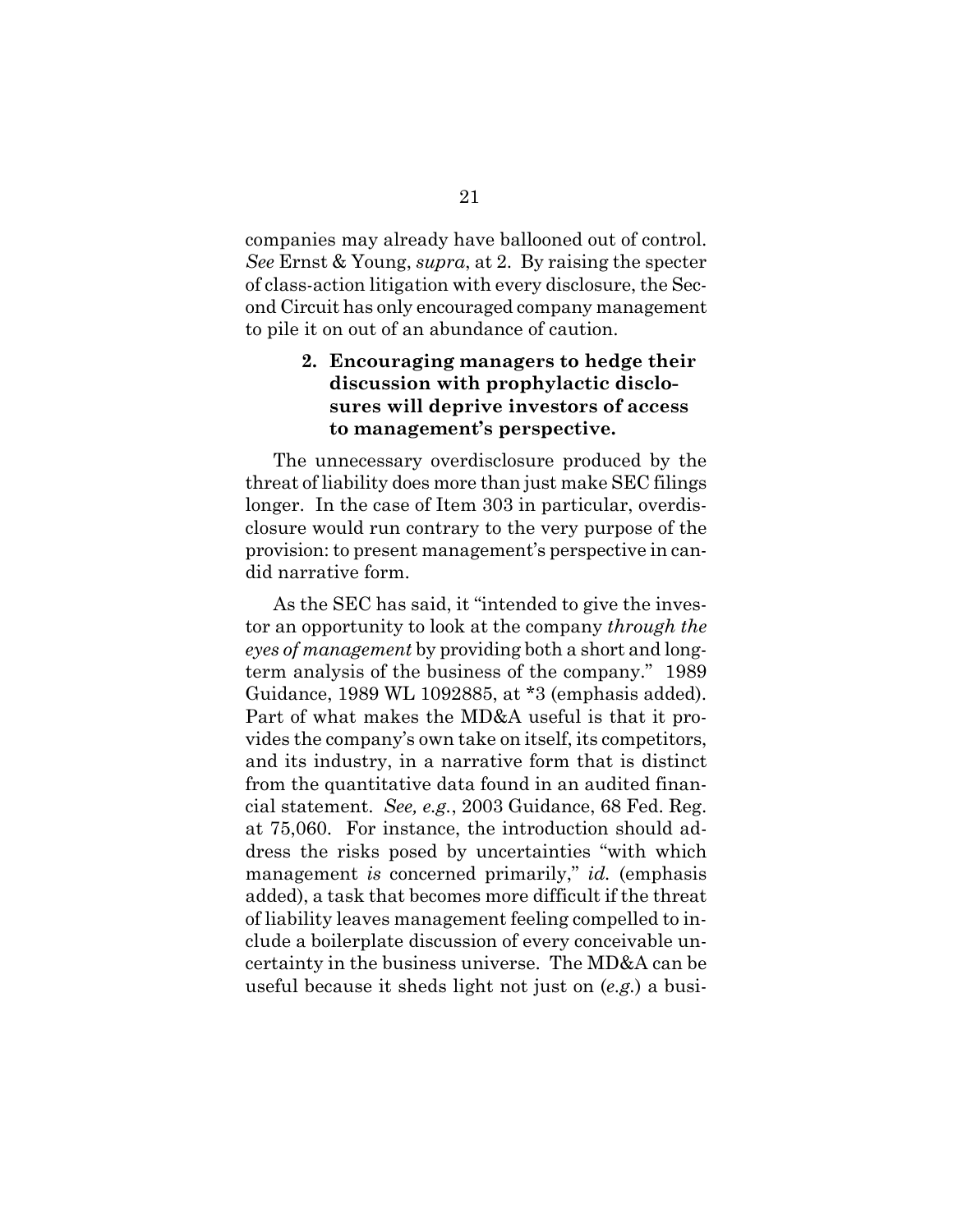ness uncertainty, but on management's assessment of it and response to it. The latter will get lost in the stack if the disclosure must address every conceivable risk or uncertainty, for fear of liability if one is omitted. That result benefits neither the market nor individual investors.

# **3. Adopting the Second Circuit's approach would leave companies exposed to nuisance lawsuits shaped by hindsight.**

A decision by this Court expanding the universe of actionable omissions to include Item 303 omissions would significantly increase companies' exposure to hindsight-driven litigation and the attendant litigation costs and settlement pressure.2 The Second Circuit's approach already has encouraged securities plaintiffs to closely scrutinize Item 303 disclosures and a company's operations in the hopes of finding the lottery ticket of an arguably actionable omission. *See, e.g.*, *Ong v. Chipotle Mexican Grill, Inc.*, No. 16-cv-141, 2017 WL 933108, at \*10, \*17-18 (S.D.N.Y. Mar. 18, 2017) (plaintiffs alleged that restaurant chain violated the securities laws by failing to discuss the risks of a "transition to in-store produce preparation"). Even if a registrant

 $\overline{a}$ 

<sup>2</sup> *See, e.g.*, Deborah R. Meshulam, *Significant Securities Litigation Cases of Recent Times and Their Impacts on Clients and Attorneys*, in *New Developments in Securities Litigation* (2015), 2015 WL 2407611, at \*12 (predicting that "Item 303" will lead to "increased securities litigation"); *see also* Suzanne J. Romajas, Note, *The Duty to Disclose Forward-Looking Information: A Look to the Future of MD&A*, 61 Fordham L. Rev. S245, S274 (1993) (arguing that Item 303 "does impose an affirmative duty to disclose" and that "[p]laintiff attorneys therefore can be expected to continue basing Rule 10b-5 claims on Item 303 violations").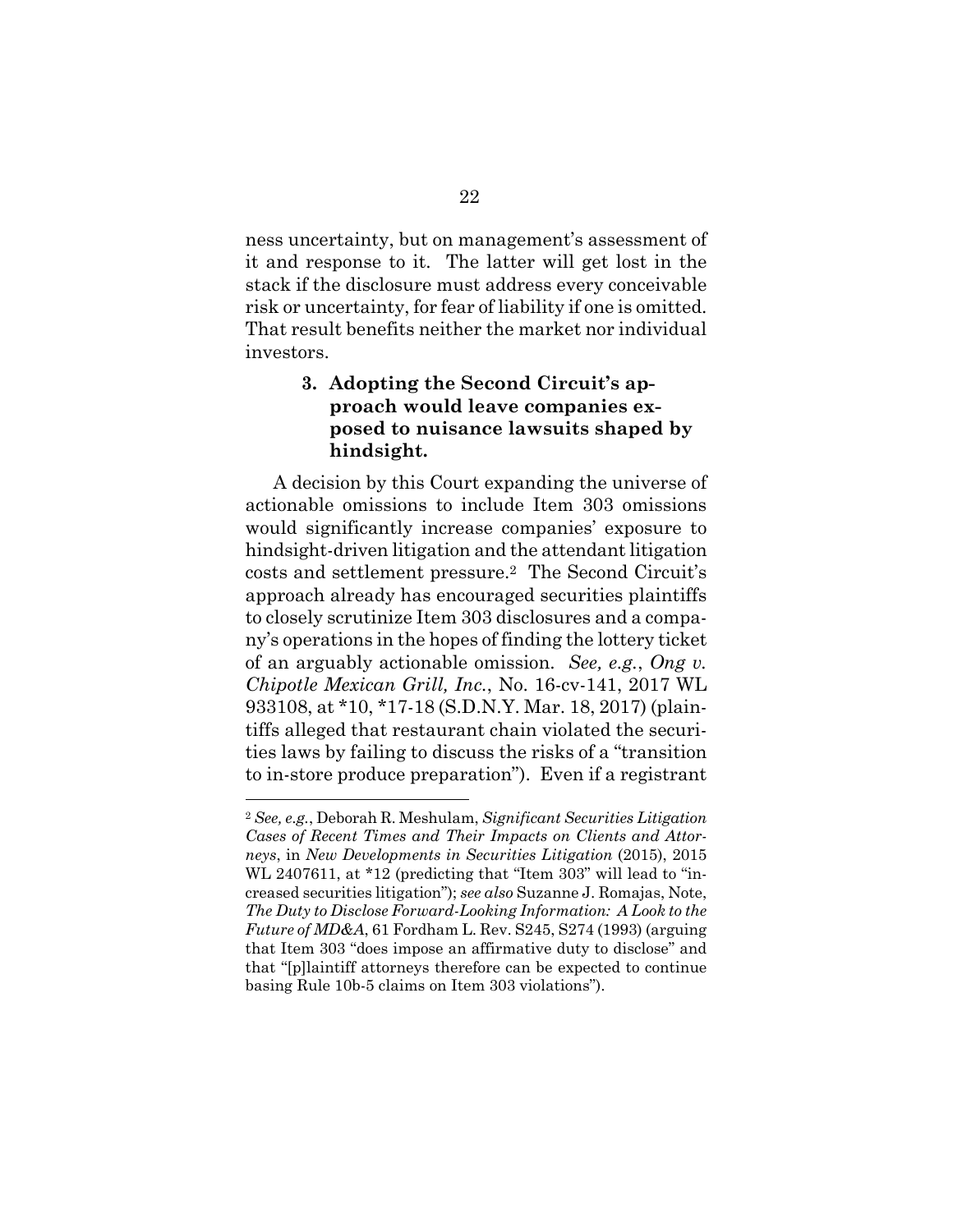ultimately prevails in such litigation, there is a significant cost to defending against such second-guessing.

And litigants cannot count on prevailing even in weak cases. Item 303 asks management to assess risks and probabilities looking forward, but Rule 10b-5 approaches its variant of probability analysis from after the fact, which exposes the trier of fact to the temptation of hindsight.

Probability is a key ingredient of both Item 303 and Rule 10b-5. In determining whether there is a duty to disclose, Item 303 factors in two probabilistic analyses—one entirely subjective, and one objective (with a healthy dose of deference). First, a company's management must determine whether a "known trend, demand, commitment, event or uncertainty" is "likely to come to fruition." If the answer to that question is uncertain, management must "evaluate objectively the consequences of the known trend, demand, commitment, event or uncertainty," and make a determination as to whether "a material effect on the registrant's financial condition or results of operations is . . . likely to occur." 1989 Guidance, 1989 WL 1092885, at \*6. The first part of the inquiry is entirely subjective—unlike the subsequent step, there is no requirement that management evaluate factors "objectively" in determining the likelihood of the underlying event. And the second test accords deference to management's determination as to what is a "material effect" and whether it is likely to occur. *See* Crawford & Galaro, *supra*, at 1 (under Item 303, company management has "leeway to use their judgment").

*Basic*'s probability/magnitude test requires a determination of likelihood, too—the trier of fact must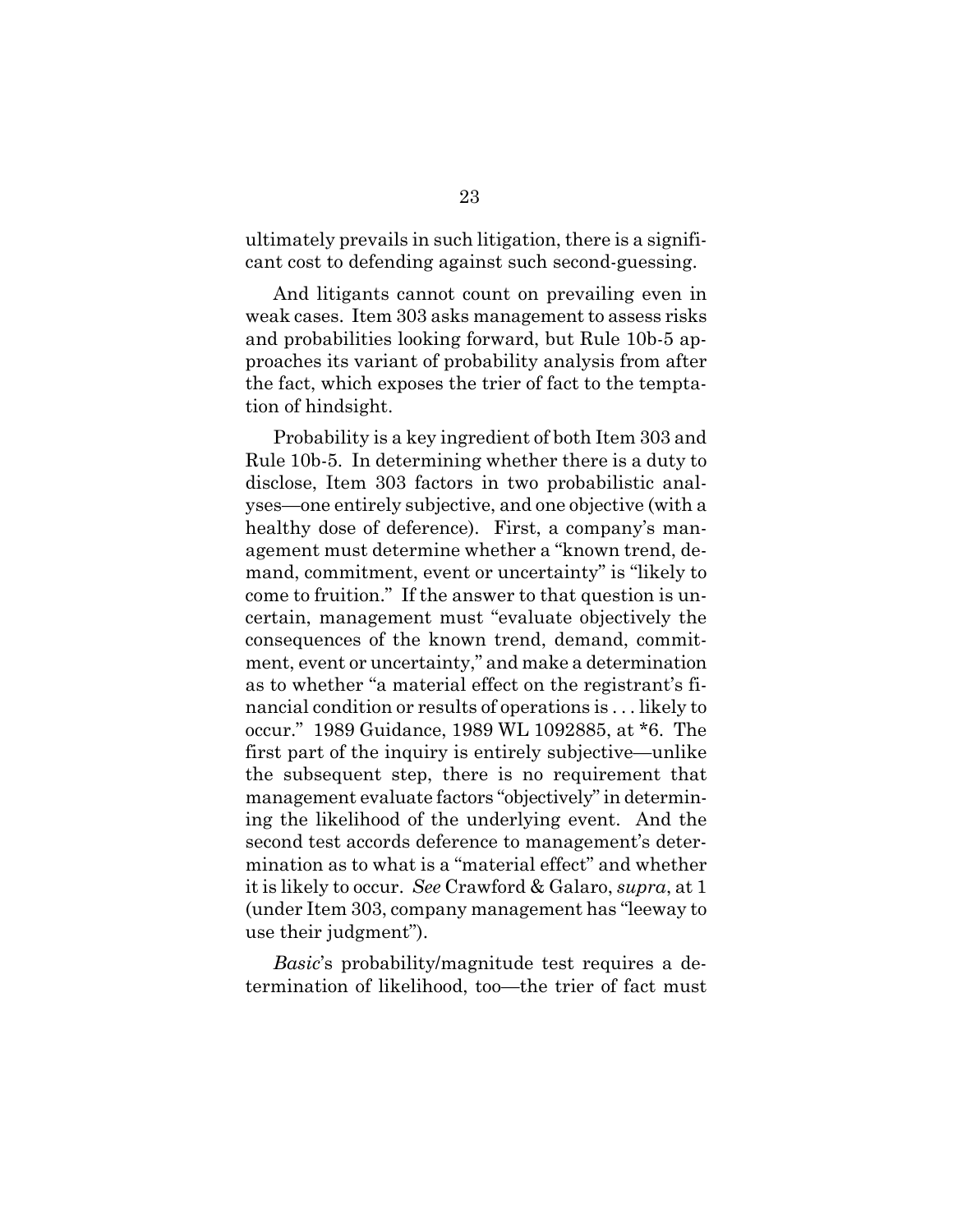determine the "probability that the event will occur." *Basic*, 485 U.S. at 238. But unlike Item 303's two-part test, which looks at disclosure through "the eyes of management," 1989 Guidance, 1989 WL 1092885, at \*3, *Basic*'s probability test looks at the question of likelihood through the eyes of "the reasonable investor" considering "the total mix of information," 485 U.S. at 231-32 (citation and internal quotation marks omitted).

Under the Second Circuit's conflation of Item 303 and Rule 10b-5, a trier of fact would be forced to make three determinations of likelihood. To determine whether a duty exists in the first place, the trier of fact must, "through the eyes of management," determine whether the event was likely to happen at the time management made the decision not to disclose. The trier of fact must also determine whether adverse effects were "reasonably likely" given information available to management at the time, still using the lens of management. Once the trier of fact has determined there is an Item 303 duty to disclose based on these factors, it must switch over to the materiality inquiry, and, using the lens of the "reasonable investor," determine whether the adverse event was "likely." These determinations would be made after the adverse trend or event has manifested itself in some form, as an investor could not sue if the adverse trend or event never materialized. *Cf. Blue Chip Stamps v. Manor Drug Stores*, 421 U.S. 723, 733 (1975) (wording of section 10(b) is "directed toward *injury suffered* 'in connection with the purchase or sale of securities" (emphasis added)).

The problem with these *ex post* determinations, however, is that they are susceptible to hindsight bias,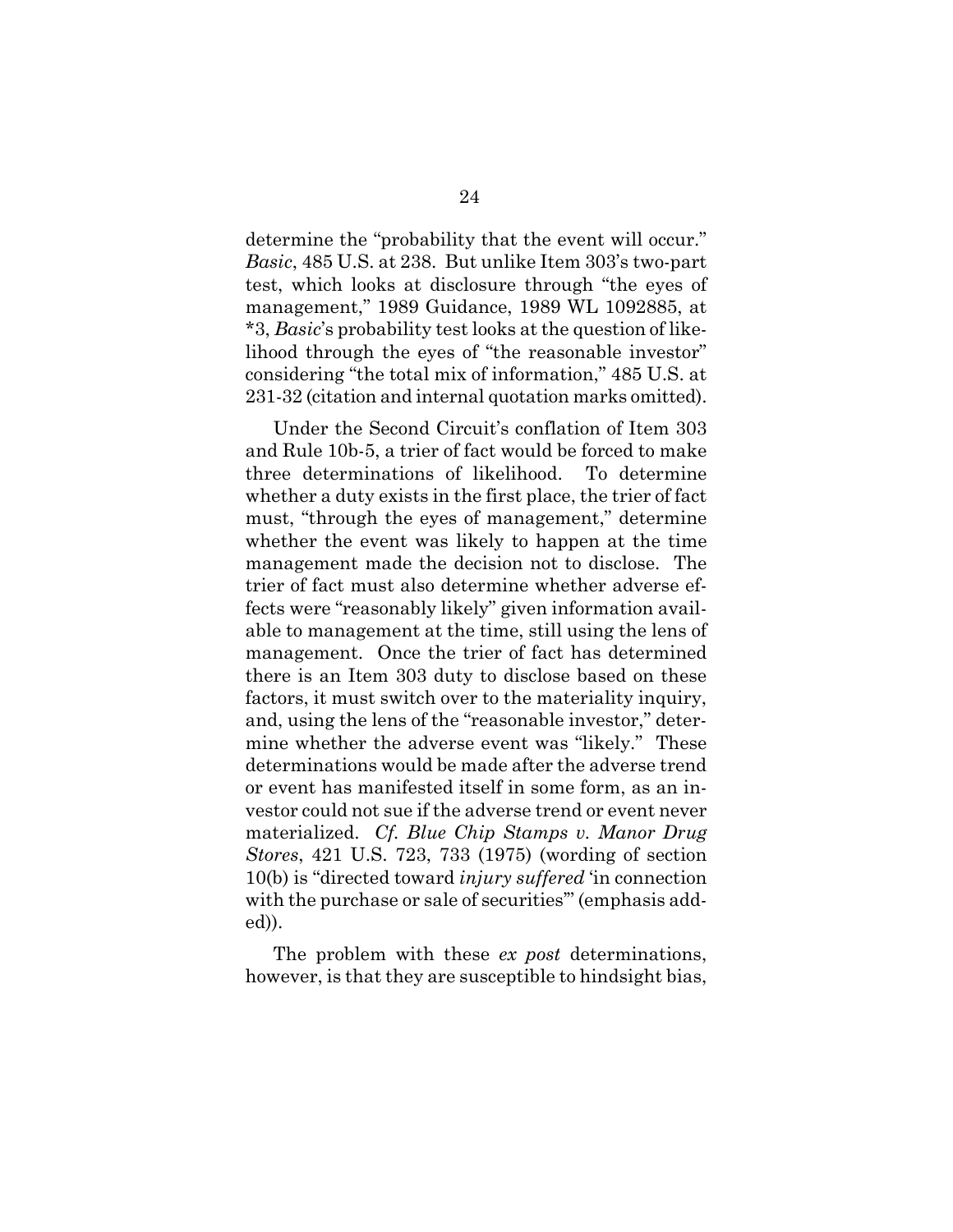perhaps incurably so. "Hindsight bias is the tendency to regard events that have already occurred as having always been inevitable." Kimberly Eberwine, Note, *Hindsight Bias and the Subsequent Remedial Measures Rule: Fixing the Feasibility Exception*, 55 Case W. Res. L. Rev. 633, 636 (2005) (citing Baruch Fischhoff, *Hindsight ≠ Foresight: The Effect of Outcome Knowledge on Judgment Under Uncertainty*, 1 J. Experimental Psychol.: Human Perception & Performance 288-89 (1975)). Triers of fact who are exposed to knowledge of the outcome—here, the adverse event or trend— "remain anchored in the hindsightful perspective . . . leav[ing] the reported outcome looking much more likely than it would look to the reasonable person without the benefit of hindsight." Kim A. Kamin & Jeffrey J. Rachlinski,  $Ex$  *Post*  $\neq Ex$  *Ante: Determining Liability in Hindsight*, 19 L. & Hum. Behav. 89, 90 (1995).

That bias would undermine the deference and flexibility inherent to Item 303. Instead of stepping into the shoes of management, as the SEC intended, the trier of fact would likely be fixated on the adverse trend or event's actual occurrence, and work its way backwards to finding likelihood for (1) the trend or event happening at all, a consideration for which management is owed complete deference; and (2) the trend or event having adverse effects, a factor for which management is owed at least *some* deference. *See id.* at 100 (concluding based on data that "merely encouraging participants to 'imagine alternative outcomes' may not be adequate for reducing [hindsight] bias"). No matter how many times a court instructs a jury to "step into the shoes of management," the trier of fact is likely to be wedded to "outcome knowledge," which "deeply affect[s] participants' interpretations of a com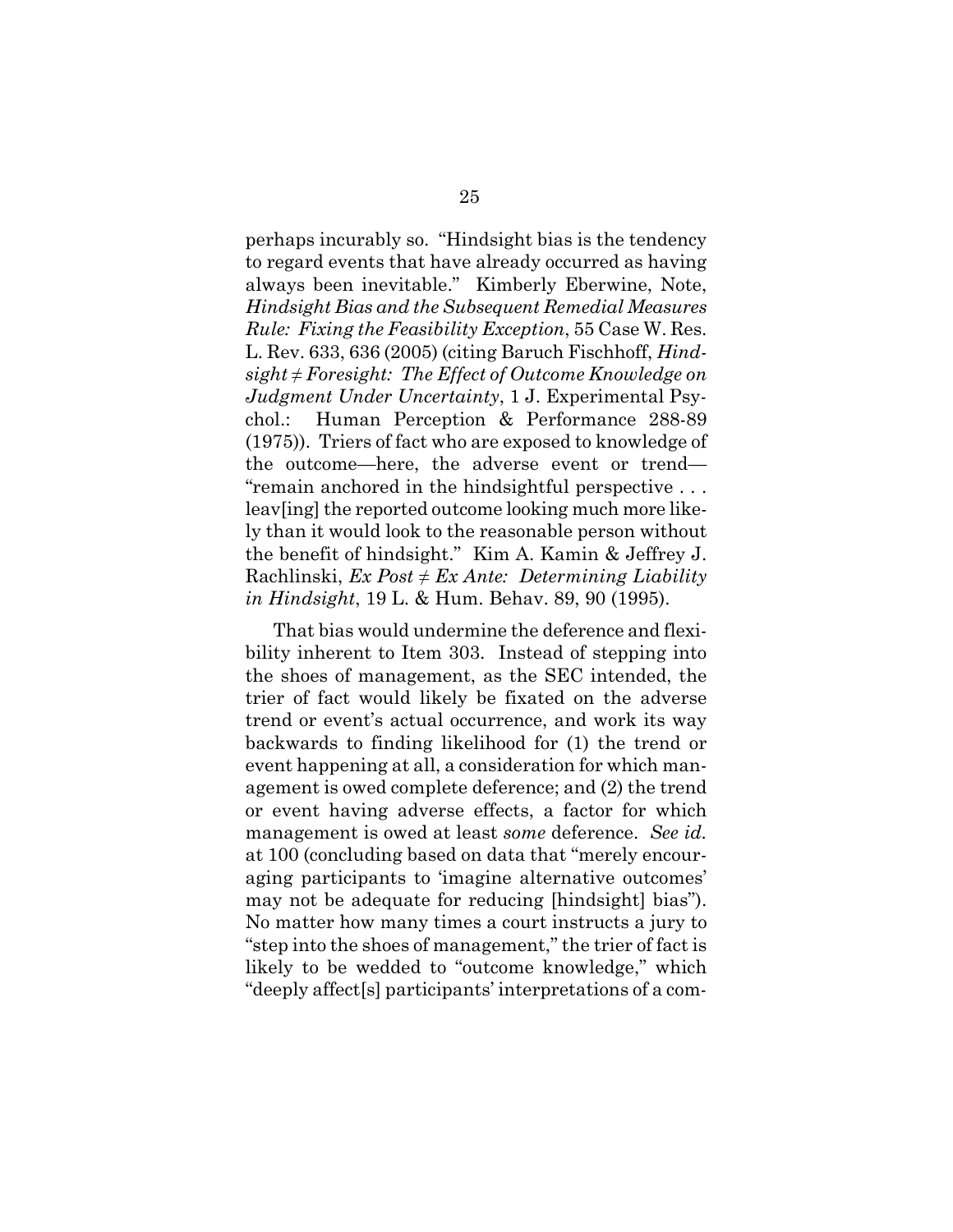plex story." *Id.* at 99-100. Compounding the problem is the overlap in determining the likelihood of the trend or event, which is an element of both defining the duty under Item 303 and determining materiality under *Basic*'s probability/magnitude test. Despite the fact that the two tests use different standards (one deferential and one not), a trier of fact, already affected by hindsight bias, may be tempted to collapse the two inquiries into one.

Given these problems, it is unlikely that a trier of fact considering a Rule 10b-5 claim of omission predicated on an Item 303 duty to disclose will factor in the deference and flexibility that the SEC accorded to corporate management when it first implemented Item 303. Because the probability component of *Basic*'s materiality test is susceptible to the same hindsight bias as the question of whether a duty exists under Item 303 in the first place, it will not serve as an effective limitation on liability, as the Second Circuit suggests.

The only holding that will preserve the discretion, flexibility, and deference that the SEC intended for Item 303 is a holding that Item 303 is not a proper predicate for a Rule 10b-5 claim.